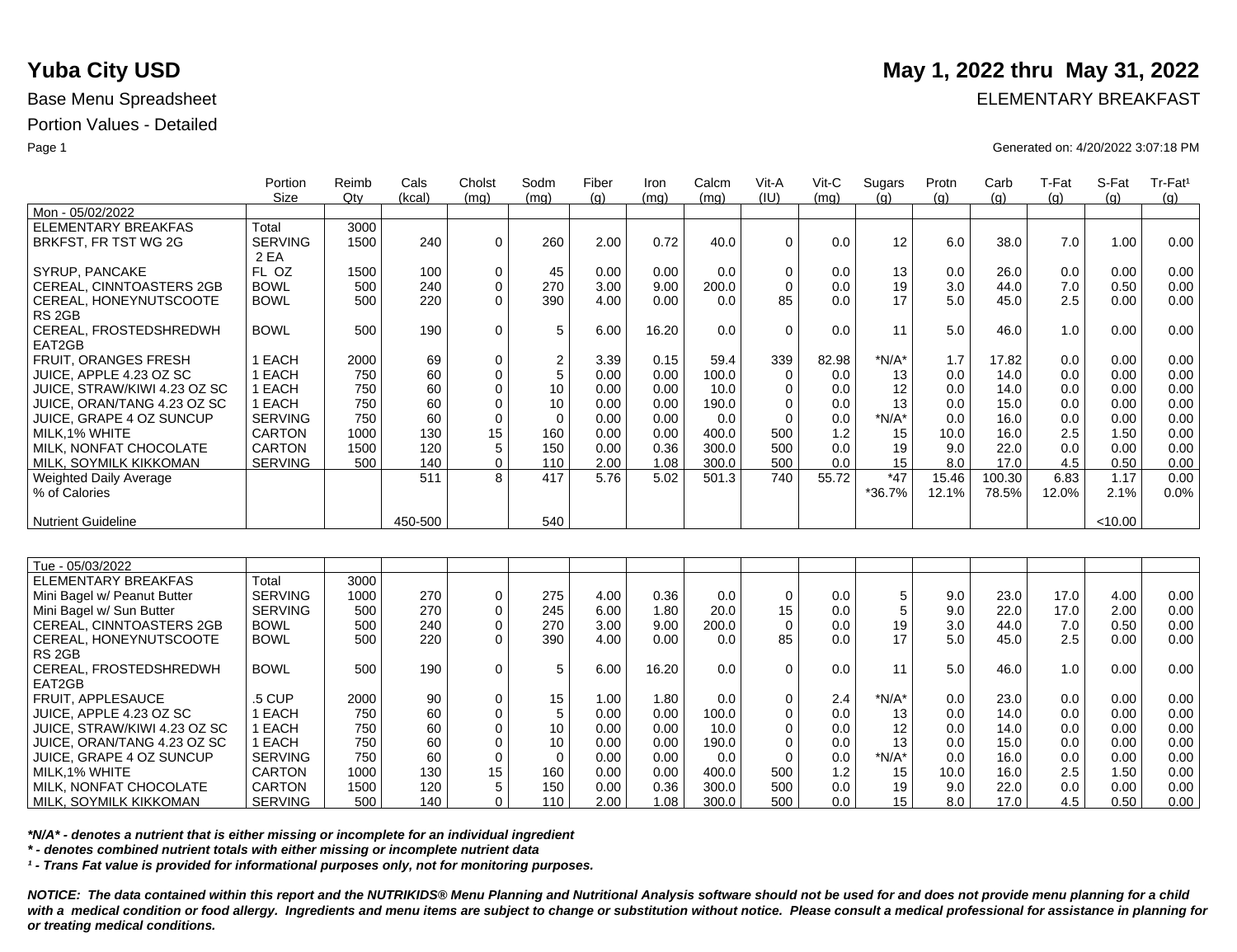|                                             | Portion<br>Size | Reimb<br>Qtv | Cals<br>(kcal) | Cholst<br>(mq) | Sodm<br>(mq) | Fiber<br>(q) | Iron<br>(mq) | Calcm<br>(mg) | Vit-A<br>(IU) | $V$ it-C<br>(mq) | Sugars<br>(q)   | Protn<br>(q)   | Carb<br>(g)    | T-Fat<br>(q)   | S-Fat<br>(q) | Tr-Fat <sup>1</sup><br>(g) |
|---------------------------------------------|-----------------|--------------|----------------|----------------|--------------|--------------|--------------|---------------|---------------|------------------|-----------------|----------------|----------------|----------------|--------------|----------------------------|
| Weighted Daily Average<br>% of Calories     |                 |              | 490            | 8              | 406          | 5.50         | 6.18         | 445.0         | 517           | 2.00             | $*37$<br>*30.1% | 15.83<br>12.9% | 83.08<br>67.8% | 11.83<br>21.7% | 2.33<br>4.3% | 0.00<br>0.0%               |
| <b>Nutrient Guideline</b>                   |                 |              | 450-500        |                | 540          |              |              |               |               |                  |                 |                |                |                | < 10.00      |                            |
|                                             |                 |              |                |                |              |              |              |               |               |                  |                 |                |                |                |              |                            |
| Wed - 05/04/2022                            |                 |              |                |                |              |              |              |               |               |                  |                 |                |                |                |              |                            |
| ELEMENTARY BREAKFAS                         | Total           | 3000         |                |                |              |              |              |               |               |                  |                 |                |                |                |              |                            |
| YOGURT PARFAIT, BLUEBERRI<br><b>ES BWG</b>  | <b>SERVING</b>  | 1500         | 324            | 3              | 177          | 4.00         | 1.80         | 120.0         | 800           | 3.6              | $*14$           | 4.5            | 53.8           | 11.55          | 7.30         | 0.00                       |
| CEREAL, CINNTOASTERS 2GB                    | <b>BOWL</b>     | 500          | 240            | 0              | 270          | 3.00         | 9.00         | 200.0         | $\mathbf 0$   | 0.0              | 19              | 3.0            | 44.0           | 7.0            | 0.50         | 0.00                       |
| CEREAL, HONEYNUTSCOOTE<br>RS <sub>2GB</sub> | <b>BOWL</b>     | 500          | 220            | $\Omega$       | 390          | 4.00         | 0.00         | 0.0           | 85            | 0.0              | 17              | 5.0            | 45.0           | 2.5            | 0.00         | 0.00                       |
| CEREAL, FROSTEDSHREDWH<br>EAT2GB            | <b>BOWL</b>     | 500          | 190            | $\mathbf 0$    | 5            | 6.00         | 16.20        | 0.0           | $\Omega$      | 0.0              | 11              | 5.0            | 46.0           | 1.0            | 0.00         | 0.00                       |
| <b>FRUIT, BANANAS FRESH</b>                 | EACH            | 2000         | 105            | 0              |              | 3.07         | 0.31         | 5.9           | 76            | 10.27            | 14              | 1.29           | 26.95          | 0.39           | 0.13         | 0.00                       |
| JUICE, APPLE 4.23 OZ SC                     | EACH            | 750          | 60             | $\mathbf 0$    | 5            | 0.00         | 0.00         | 100.0         | $\mathbf 0$   | 0.0              | 13              | 0.0            | 14.0           | 0.0            | 0.00         | 0.00                       |
| JUICE, STRAW/KIWI 4.23 OZ SC                | EACH            | 750          | 60             | $\Omega$       | 10           | 0.00         | 0.00         | 10.0          | $\Omega$      | 0.0              | 12              | 0.0            | 14.0           | 0.0            | 0.00         | 0.00                       |
| JUICE, ORAN/TANG 4.23 OZ SC                 | 1 EACH          | 750          | 60             | $\Omega$       | 10           | 0.00         | 0.00         | 190.0         | $\mathbf 0$   | 0.0              | 13              | 0.0            | 15.0           | 0.0            | 0.00         | 0.00                       |
| JUICE, GRAPE 4 OZ SUNCUP                    | <b>SERVING</b>  | 750          | 60             | $\Omega$       | $\Omega$     | 0.00         | 0.00         | 0.0           | $\Omega$      | 0.0              | $*N/A*$         | 0.0            | 16.0           | 0.0            | 0.00         | 0.00                       |
| MILK.1% WHITE                               | <b>CARTON</b>   | 1000         | 130            | 15             | 160          | 0.00         | 0.00         | 400.0         | 500           | 1.2              | 15              | 10.0           | 16.0           | 2.5            | 1.50         | 0.00                       |
| MILK, NONFAT CHOCOLATE                      | CARTON          | 1500         | 120            | 5              | 150          | 0.00         | 0.36         | 300.0         | 500           | 0.0              | 19              | 9.0            | 22.0           | 0.0            | 0.00         | 0.00                       |
| MILK, SOYMILK KIKKOMAN                      | <b>SERVING</b>  | 500          | 140            | $\mathbf 0$    | 110          | 2.00         | 1.08         | 300.0         | 500           | 0.0              | 15              | 8.0            | 17.0           | 4.5            | 0.50         | 0.00                       |
| <b>Weighted Daily Average</b>               |                 |              | 527            | 9              | 353          | 6.55         | 5.66         | 505.6         | 965           | 9.04             | $*51$           | 14.44          | 101.28         | 9.37           | 4.40         | 0.00                       |
| % of Calories                               |                 |              |                |                |              |              |              |               |               |                  | *38.7%          | 11.0%          | 76.9%          | 16.0%          | 7.5%         | 0.0%                       |
| <b>Nutrient Guideline</b>                   |                 |              | 450-500        |                | 540          |              |              |               |               |                  |                 |                |                |                | <10.00       |                            |

*\*N/A\* - denotes a nutrient that is either missing or incomplete for an individual ingredient*

*\* - denotes combined nutrient totals with either missing or incomplete nutrient data*

*¹ - Trans Fat value is provided for informational purposes only, not for monitoring purposes.*

*NOTICE: The data contained within this report and the NUTRIKIDS® Menu Planning and Nutritional Analysis software should not be used for and does not provide menu planning for a child*  with a medical condition or food allergy. Ingredients and menu items are subject to change or substitution without notice. Please consult a medical professional for assistance in planning for *or treating medical conditions.*

## **Yuba City USD** May 1, 2022 thru May 31, 2022

Base Menu Spreadsheet **ELEMENTARY BREAKFAST** 

Page 2 Generated on: 4/20/2022 3:07:18 PM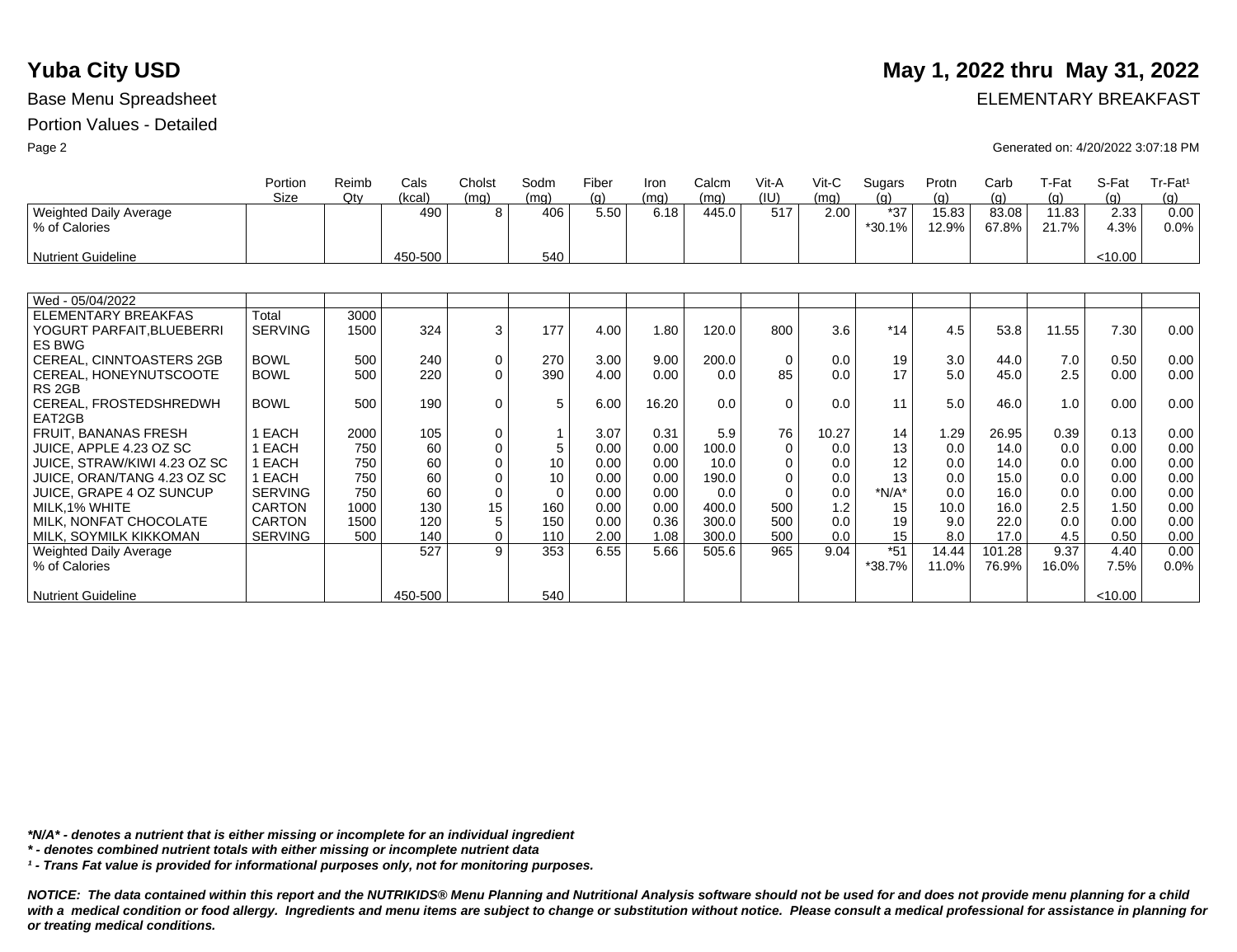| Portion                                      | Reimb | Cals    | Cholst   | Sodm     | Fiber | Iron  | Calcm | Vit-A    | Vit-C | Sugars | Protn | Carb  | T-Fat             | S-Fat   | Tr-Fat <sup>1</sup> |
|----------------------------------------------|-------|---------|----------|----------|-------|-------|-------|----------|-------|--------|-------|-------|-------------------|---------|---------------------|
| Size                                         | Qtv   | (kcal)  | (mq)     | (mq)     | (q)   | (mq)  | (mq)  | (IU)     | (mq)  | (a)    | (q)   | (g)   | $\left( q\right)$ | (q)     | (q)                 |
| Thu - 05/05/2022                             |       |         |          |          |       |       |       |          |       |        |       |       |                   |         |                     |
| Total<br>ELEMENTARY BREAKFAS                 | 3000  |         |          |          |       |       |       |          |       |        |       |       |                   |         |                     |
| EGG, BACON, CHEESE BURRITO<br><b>SERVING</b> | 1500  | 300     | 195      | 540      | 6.00  | 3.42  | 60.0  | 400      | 1.2   | 0      | 13.0  | 30.0  | 14.0              | 5.00    | 0.00                |
| CEREAL, CINNTOASTERS 2GB<br><b>BOWL</b>      | 500   | 240     | $\Omega$ | 270      | 3.00  | 9.00  | 200.0 | $\Omega$ | 0.0   | 19     | 3.0   | 44.0  | 7.0               | 0.50    | 0.00                |
| <b>BOWL</b><br>CEREAL, HONEYNUTSCOOTE        | 500   | 220     | $\Omega$ | 390      | 4.00  | 0.00  | 0.0   | 85       | 0.0   | 17     | 5.0   | 45.0  | 2.5               | 0.00    | 0.00                |
| RS <sub>2GB</sub>                            |       |         |          |          |       |       |       |          |       |        |       |       |                   |         |                     |
| CEREAL, FROSTEDSHREDWH<br><b>BOWL</b>        | 500   | 190     | $\Omega$ | 5        | 6.00  | 16.20 | 0.0   | 0        | 0.0   | 11     | 5.0   | 46.0  | 1.0               | 0.00    | 0.00                |
| EAT2GB                                       |       |         |          |          |       |       |       |          |       |        |       |       |                   |         |                     |
| FRUIT. MIXED<br>#8 SCOOP                     | 2000  | 60      | $\Omega$ | 10       | 0.00  | 0.00  | 0.0   | 12       | 0.8   | *N/A*  | 0.0   | 17.0  | 0.0               | 0.00    | 0.00                |
| 1 EACH<br>JUICE. APPLE 4.23 OZ SC            | 750   | 60      | $\Omega$ | 5        | 0.00  | 0.00  | 100.0 |          | 0.0   | 13     | 0.0   | 14.0  | 0.0               | 0.00    | 0.00                |
| JUICE, STRAW/KIWI 4.23 OZ SC<br>1 EACH       | 750   | 60      |          | 10       | 0.00  | 0.00  | 10.0  |          | 0.0   | 12     | 0.0   | 14.0  | 0.0               | 0.00    | 0.00                |
| JUICE, ORAN/TANG 4.23 OZ SC<br>1 EACH        | 750   | 60      |          | 10       | 0.00  | 0.00  | 190.0 |          | 0.0   | 13     | 0.0   | 15.0  | 0.0               | 0.00    | 0.00                |
| <b>SERVING</b><br>JUICE, GRAPE 4 OZ SUNCUP   | 750   | 60      | $\Omega$ | $\Omega$ | 0.00  | 0.00  | 0.0   |          | 0.0   | *N/A*  | 0.0   | 16.0  | 0.0               | 0.00    | 0.00                |
| <b>CARTON</b><br>MILK.1% WHITE               | 1000  | 130     | 15       | 160      | 0.00  | 0.00  | 400.0 | 500      | 1.2   | 15     | 10.0  | 16.0  | 2.5               | 1.50    | 0.00                |
| MILK. NONFAT CHOCOLATE<br>CARTON             | 1500  | 120     |          | 150      | 0.00  | 0.36  | 300.0 | 500      | 0.0   | 19     | 9.0   | 22.0  | 0.0               | 0.00    | 0.00                |
| MILK, SOYMILK KIKKOMAN<br><b>SERVING</b>     | 500   | 140     | $\Omega$ | 110      | 2.00  | 1.08  | 300.0 | 500      | 0.0   | 15     | 8.0   | 17.0  | 4.5               | 0.50    | 0.00                |
| Weighted Daily Average                       |       | 485     | 105      | 540      | 5.50  | 6.27  | 471.7 | 722      | 1.53  | $*34$  | 17.83 | 82.75 | 10.33             | 3.17    | 0.00                |
| % of Calories                                |       |         |          |          |       |       |       |          |       | *28.3% | 14.7% | 68.2% | 19.2%             | 5.9%    | 0.0%                |
|                                              |       |         |          |          |       |       |       |          |       |        |       |       |                   |         |                     |
| <b>Nutrient Guideline</b>                    |       | 450-500 |          | 540      |       |       |       |          |       |        |       |       |                   | < 10.00 |                     |

| Fri - 05/06/2022             |                |      |     |    |                 |      |       |       |          |      |         |      |      |      |      |         |
|------------------------------|----------------|------|-----|----|-----------------|------|-------|-------|----------|------|---------|------|------|------|------|---------|
| ELEMENTARY BREAKFAS          | Total          | 3000 |     |    |                 |      |       |       |          |      |         |      |      |      |      |         |
| BRKFST, CINN ROLL 2.3 OZ     | ROLL           | 1500 | 229 | 5  | 201             | 1.00 | 8.01  | 5.2   | 3        | 0.03 | $*17$   | 5.08 | 44.7 | 3.58 | 1.05 | $*0.00$ |
| CEREAL, CINNTOASTERS 2GB     | <b>BOWL</b>    | 500  | 240 | 0  | 270             | 3.00 | 9.00  | 200.0 |          | 0.0  | 19      | 3.0  | 44.0 | 7.0  | 0.50 | 0.00    |
| CEREAL, HONEYNUTSCOOTE       | <b>BOWL</b>    | 500  | 220 | 0  | 390             | 4.00 | 0.00  | 0.0   | 85       | 0.0  | 17      | 5.0  | 45.0 | 2.5  | 0.00 | 0.00    |
| RS 2GB                       |                |      |     |    |                 |      |       |       |          |      |         |      |      |      |      |         |
| CEREAL, FROSTEDSHREDWH       | <b>BOWL</b>    | 500  | 190 | 0  | 5               | 6.00 | 16.20 | 0.0   | $\Omega$ | 0.0  |         | 5.0  | 46.0 | 1.0  | 0.00 | 0.00    |
| EAT2GB                       |                |      |     |    |                 |      |       |       |          |      |         |      |      |      |      |         |
| <b>FRUIT, APPLESAUCE</b>     | .5 CUP         | 2000 | 90  | 0  | 15              | 1.00 | 1.80  | 0.0   | 0        | 2.4  | $*N/A*$ | 0.0  | 23.0 | 0.0  | 0.00 | 0.00    |
| JUICE, APPLE 4.23 OZ SC      | EACH           | 1500 | 60  | 0  |                 | 0.00 | 0.00  | 100.0 |          | 0.0  | 13      | 0.0  | 14.0 | 0.0  | 0.00 | 0.00    |
| JUICE. STRAW/KIWI 4.23 OZ SC | EACH           | 500  | 60  |    | 10              | 0.00 | 0.00  | 10.0  |          | 0.0  | 12      | 0.0  | 14.0 | 0.0  | 0.00 | 0.00    |
| JUICE, ORAN/TANG 4.23 OZ SC  | I EACH         | 500  | 60  |    | 10 <sup>°</sup> | 0.00 | 0.00  | 190.0 |          | 0.0  | 13      | 0.0  | 15.0 | 0.0  | 0.00 | 0.00    |
| JUICE, GRAPE 4 OZ SUNCUP     | <b>SERVING</b> | 500  | 60  | 0  |                 | 0.00 | 0.00  | 0.0   | $\Omega$ | 0.0  | $*N/A*$ | 0.0  | 16.0 | 0.0  | 0.00 | 0.00    |
| MILK.1% WHITE                | <b>CARTON</b>  | 750  | 130 | 15 | 160             | 0.00 | 0.00  | 400.0 | 500      | 1.2  | 15      | 10.0 | 16.0 | 2.5  | 1.50 | 0.00    |
| MILK. NONFAT CHOCOLATE       | CARTON         | 750  | 120 |    | 150             | 0.00 | 0.36  | 300.0 | 500      | 0.0  | 19      | 9.0  | 22.0 | 0.0  | 0.00 | 0.00    |
| MILK, SOYMILK KIKKOMAN       | <b>SERVING</b> | 500  | 140 | 0  | 110             | 2.00 | 1.08  | 300.0 | 500      | 0.0  | 15      | 8.0  | 17.0 | 4.5  | 0.50 | 0.00    |

*\*N/A\* - denotes a nutrient that is either missing or incomplete for an individual ingredient*

*\* - denotes combined nutrient totals with either missing or incomplete nutrient data*

*¹ - Trans Fat value is provided for informational purposes only, not for monitoring purposes.*

*NOTICE: The data contained within this report and the NUTRIKIDS® Menu Planning and Nutritional Analysis software should not be used for and does not provide menu planning for a child*  with a medical condition or food allergy. Ingredients and menu items are subject to change or substitution without notice. Please consult a medical professional for assistance in planning for *or treating medical conditions.*

## **Yuba City USD** May 1, 2022 thru May 31, 2022

Base Menu Spreadsheet **ELEMENTARY BREAKFAST** 

Page 3 Generated on: 4/20/2022 3:07:18 PM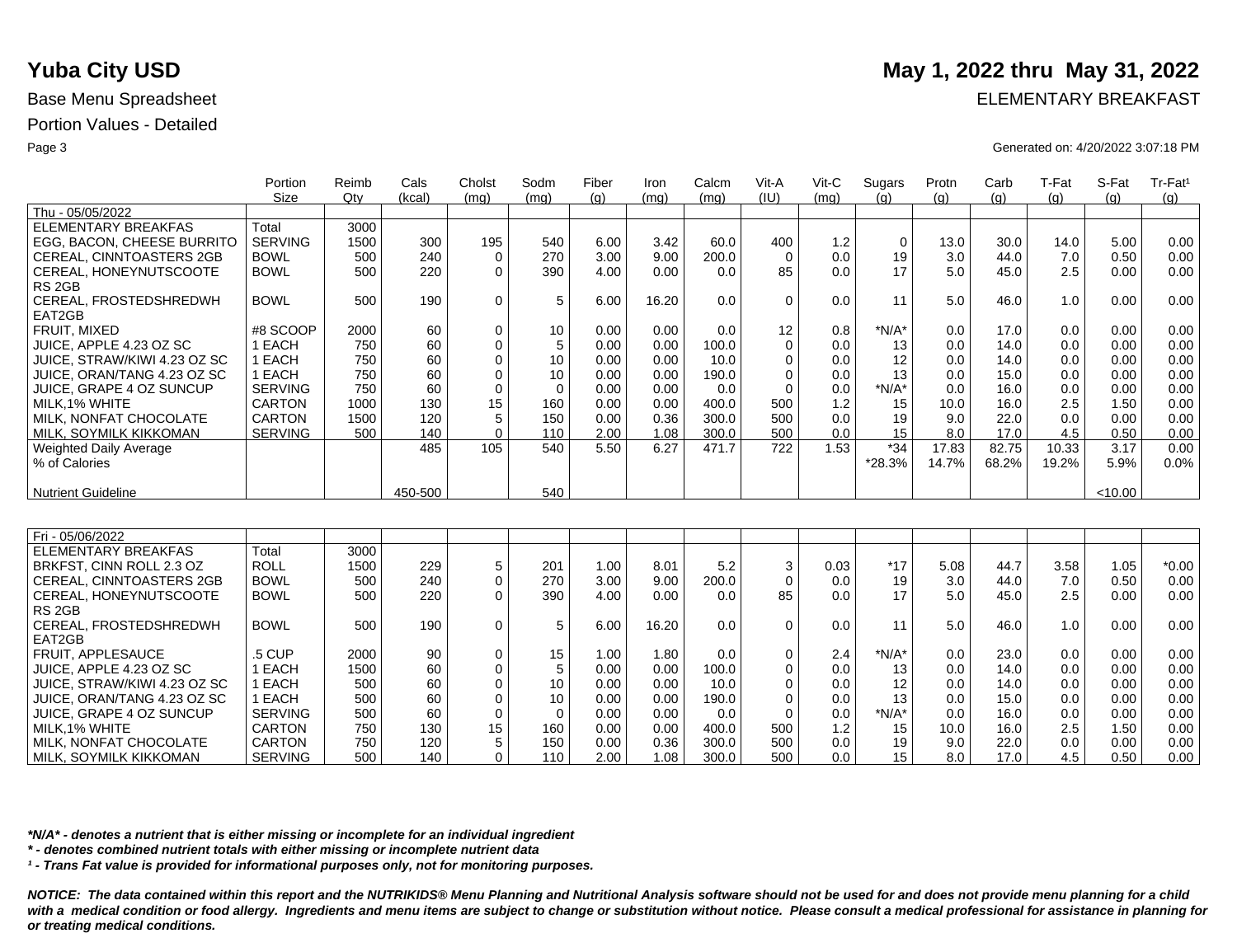|                                                | Portion<br><b>Size</b>  | Reimb<br>Qty | Cals<br>(kcal) | Cholst      | Sodm           | Fiber       | Iron         | Calcm | Vit-A<br>(IU) | $V$ it-C     | Sugars<br>(a) | Protn        | Carb         | T-Fat       | S-Fat       | Tr-Fat <sup>1</sup> |
|------------------------------------------------|-------------------------|--------------|----------------|-------------|----------------|-------------|--------------|-------|---------------|--------------|---------------|--------------|--------------|-------------|-------------|---------------------|
|                                                |                         |              | 429            | (mq)<br>8   | (mq)<br>323    | (q)<br>3.67 | (mq)<br>9.67 | (mq)  | 349           | (mq)<br>1.91 | $*38$         | (q)<br>10.79 | (q)<br>87.02 | (a)<br>4.92 | (q)<br>1.07 | (q)<br>$*0.00$      |
| <b>Weighted Daily Average</b><br>% of Calories |                         |              |                |             |                |             |              | 344.3 |               |              | *35.6%        | 10.1%        | 81.2%        | 10.3%       | 2.2%        | $*0.0\%$            |
| <b>Nutrient Guideline</b>                      |                         |              | 450-500        |             | 540            |             |              |       |               |              |               |              |              |             | < 10.00     |                     |
|                                                |                         |              |                |             |                |             |              |       |               |              |               |              |              |             |             |                     |
| Mon - 05/09/2022                               |                         |              |                |             |                |             |              |       |               |              |               |              |              |             |             |                     |
| <b>ELEMENTARY BREAKFAS</b>                     | Total                   | 3000         |                |             |                |             |              |       |               |              |               |              |              |             |             |                     |
| <b>PANCAKES WW</b>                             | <b>SERVING</b><br>2 EA. | 1500         | 156            | 26          | 325            | 2.03        | 0.81         | 40.6  | 67            | 0.0          | $*N/A*$       | 4.73         | 25.73        | 4.06        | 0.67        | 0.00                |
| SYRUP, PANCAKE                                 | FL OZ                   | 1500         | 100            | 0           | 45             | 0.00        | 0.00         | 0.0   | $\Omega$      | 0.0          | 13            | 0.0          | 26.0         | 0.0         | 0.00        | 0.00                |
| CEREAL, CINNTOASTERS 2GB                       | <b>BOWL</b>             | 500          | 240            | $\pmb{0}$   | 270            | 3.00        | 9.00         | 200.0 | $\Omega$      | 0.0          | 19            | 3.0          | 44.0         | 7.0         | 0.50        | 0.00                |
| CEREAL, HONEYNUTSCOOTE                         | <b>BOWL</b>             | 500          | 220            | $\Omega$    | 390            | 4.00        | 0.00         | 0.0   | 85            | 0.0          | 17            | 5.0          | 45.0         | 2.5         | 0.00        | 0.00                |
| RS <sub>2GB</sub>                              |                         |              |                |             |                |             |              |       |               |              |               |              |              |             |             |                     |
| CEREAL, FROSTEDSHREDWH                         | <b>BOWL</b>             | 500          | 190            | $\mathbf 0$ | 5              | 6.00        | 16.20        | 0.0   | $\Omega$      | 0.0          | 11            | 5.0          | 46.0         | 1.0         | 0.00        | 0.00                |
| EAT2GB                                         |                         |              |                |             |                |             |              |       |               |              |               |              |              |             |             |                     |
| FRUIT, ORANGES FRESH                           | 1 EACH                  | 2000         | 69             | $\pmb{0}$   | $\overline{2}$ | 3.39        | 0.15         | 59.4  | 339           | 82.98        | $*N/A*$       | 1.7          | 17.82        | 0.0         | 0.00        | 0.00                |
| JUICE, APPLE 4.23 OZ SC                        | 1 EACH                  | 750          | 60             | $\pmb{0}$   | 5              | 0.00        | 0.00         | 100.0 | $\Omega$      | 0.0          | 13            | 0.0          | 14.0         | 0.0         | 0.00        | 0.00                |
| JUICE, STRAW/KIWI 4.23 OZ SC                   | 1 EACH                  | 750          | 60             | $\mathbf 0$ | 10             | 0.00        | 0.00         | 10.0  | $\Omega$      | 0.0          | 12            | 0.0          | 14.0         | 0.0         | 0.00        | 0.00                |
| JUICE, ORAN/TANG 4.23 OZ SC                    | 1 EACH                  | 750          | 60             | $\mathbf 0$ | 10             | 0.00        | 0.00         | 190.0 | $\Omega$      | 0.0          | 13            | 0.0          | 15.0         | 0.0         | 0.00        | 0.00                |
| <b>JUICE, GRAPE 4 OZ SUNCUP</b>                | <b>SERVING</b>          | 750          | 60             | $\mathbf 0$ | $\Omega$       | 0.00        | 0.00         | 0.0   | $\Omega$      | 0.0          | $*N/A*$       | 0.0          | 16.0         | 0.0         | 0.00        | 0.00                |
| MILK.1% WHITE                                  | <b>CARTON</b>           | 1000         | 130            | 15          | 160            | 0.00        | 0.00         | 400.0 | 500           | 1.2          | 15            | 10.0         | 16.0         | 2.5         | 1.50        | 0.00                |
| MILK. NONFAT CHOCOLATE                         | CARTON                  | 1500         | 120            | 5           | 150            | 0.00        | 0.36         | 300.0 | 500           | 0.0          | 19            | 9.0          | 22.0         | 0.0         | 0.00        | 0.00                |
| MILK, SOYMILK KIKKOMAN                         | <b>SERVING</b>          | 500          | 140            | $\mathbf 0$ | 110            | 2.00        | 1.08         | 300.0 | 500           | 0.0          | 15            | 8.0          | 17.0         | 4.5         | 0.50        | 0.00                |
| <b>Weighted Daily Average</b>                  |                         |              | 469            | 21          | 450            | 5.78        | 5.07         | 501.6 | 774           | 55.72        | $*41$         | 14.83        | 94.16        | 5.36        | 1.00        | 0.00                |
| % of Calories                                  |                         |              |                |             |                |             |              |       |               |              | *34.8%        | 12.6%        | 80.3%        | 10.3%       | 1.9%        | 0.0%                |
| <b>Nutrient Guideline</b>                      |                         |              | 450-500        |             | 540            |             |              |       |               |              |               |              |              |             | < 10.00     |                     |

*\*N/A\* - denotes a nutrient that is either missing or incomplete for an individual ingredient*

*\* - denotes combined nutrient totals with either missing or incomplete nutrient data*

*¹ - Trans Fat value is provided for informational purposes only, not for monitoring purposes.*

*NOTICE: The data contained within this report and the NUTRIKIDS® Menu Planning and Nutritional Analysis software should not be used for and does not provide menu planning for a child*  with a medical condition or food allergy. Ingredients and menu items are subject to change or substitution without notice. Please consult a medical professional for assistance in planning for *or treating medical conditions.*

### **Yuba City USD** May 1, 2022 thru May 31, 2022

Base Menu Spreadsheet **ELEMENTARY BREAKFAST** 

Page 4 Generated on: 4/20/2022 3:07:18 PM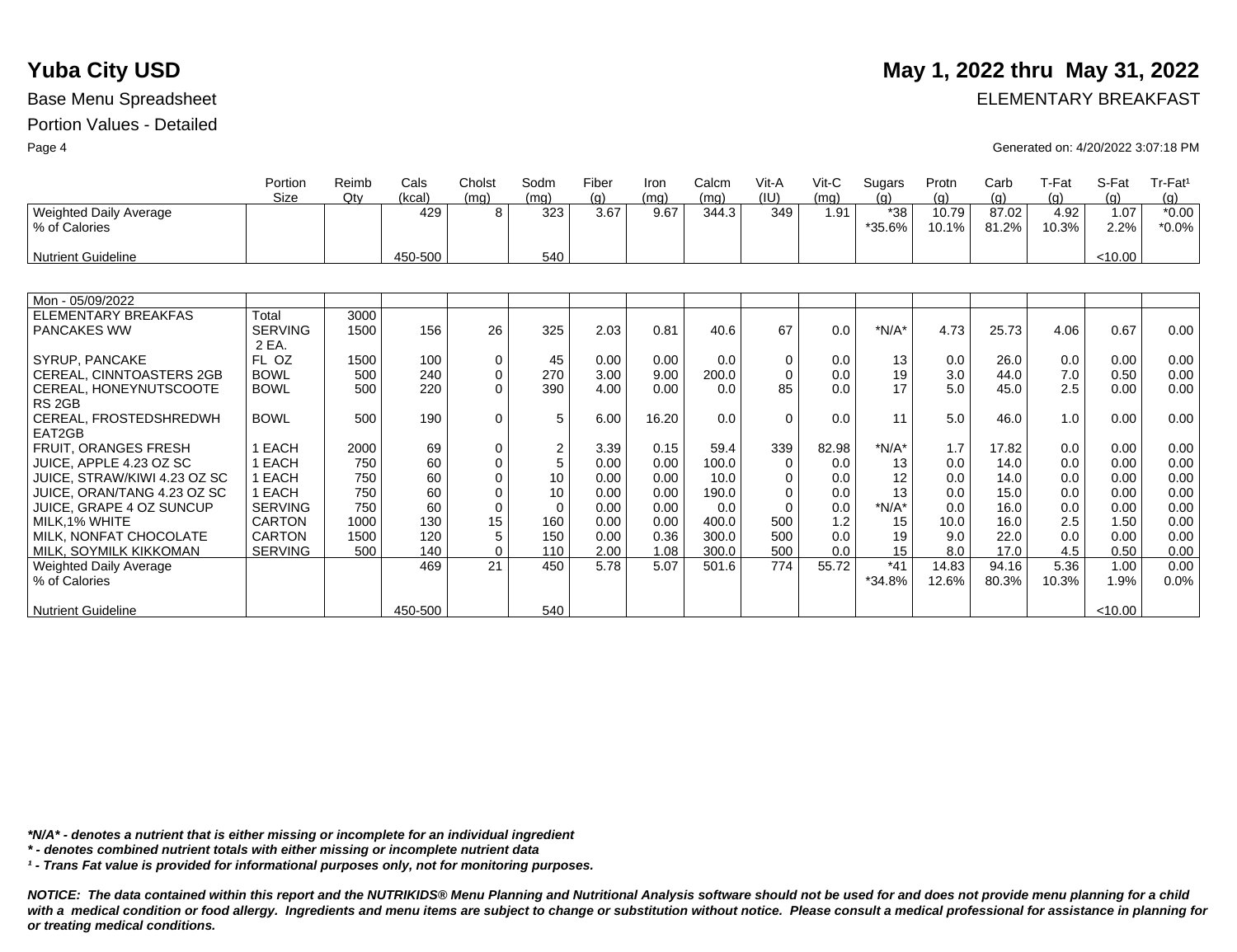|                                 | Portion<br>Size | Reimb<br>Qtv | Cals<br>(kcal) | Cholst         | Sodm     | Fiber | Iron  | Calcm | Vit-A<br>(IU) | Vit-C | Sugars<br>(a) | Protn<br>(a) | Carb<br>(q) | T-Fat<br>(q) | S-Fat<br>(q) | Tr-Fat <sup>1</sup> |
|---------------------------------|-----------------|--------------|----------------|----------------|----------|-------|-------|-------|---------------|-------|---------------|--------------|-------------|--------------|--------------|---------------------|
| Tue - 05/10/2022                |                 |              |                | (mq)           | (mq)     | (q)   | (mg)  | (mq)  |               | (mq)  |               |              |             |              |              | (q)                 |
| ELEMENTARY BREAKFAS             | Total           | 3000         |                |                |          |       |       |       |               |       |               |              |             |              |              |                     |
| PIZZA, BKFS BEEF 2.790Z WIL     | <b>SLICE</b>    | 1500         | 180            | 10             | 270      | 2.00  | 1.08  | 150.0 | 300           | 3.6   | 3             | 9.0          | 17.0        | 6.0          | 2.00         | 0.00                |
| D M                             |                 |              |                |                |          |       |       |       |               |       |               |              |             |              |              |                     |
| CEREAL, CINNTOASTERS 2GB        | <b>BOWL</b>     | 500          | 240            | $\mathbf 0$    | 270      | 3.00  | 9.00  | 200.0 | $\Omega$      | 0.0   | 19            | 3.0          | 44.0        | 7.0          | 0.50         | 0.00                |
| CEREAL, HONEYNUTSCOOTE          | <b>BOWL</b>     | 500          | 220            | $\Omega$       | 390      | 4.00  | 0.00  | 0.0   | 85            | 0.0   | 17            | 5.0          | 45.0        | 2.5          | 0.00         | 0.00                |
| RS 2GB                          |                 |              |                |                |          |       |       |       |               |       |               |              |             |              |              |                     |
| CEREAL, FROSTEDSHREDWH          | <b>BOWL</b>     | 500          | 190            | $\mathbf 0$    | 5        | 6.00  | 16.20 | 0.0   | $\Omega$      | 0.0   | 11            | 5.0          | 46.0        | 1.0          | 0.00         | 0.00                |
| EAT2GB                          |                 |              |                |                |          |       |       |       |               |       |               |              |             |              |              |                     |
| <b>FRUIT, APPLESAUCE</b>        | 5 CUP           | 2000         | 90             | 0              | 15       | 1.00  | 1.80  | 0.0   |               | 2.4   | $*N/A*$       | 0.0          | 23.0        | 0.0          | 0.00         | 0.00                |
| JUICE, APPLE 4.23 OZ SC         | EACH            | 750          | 60             | $\Omega$       | 5        | 0.00  | 0.00  | 100.0 |               | 0.0   | 13            | 0.0          | 14.0        | 0.0          | 0.00         | 0.00                |
| JUICE, STRAW/KIWI 4.23 OZ SC    | EACH            | 750          | 60             |                | 10       | 0.00  | 0.00  | 10.0  |               | 0.0   | 12            | 0.0          | 14.0        | 0.0          | 0.00         | 0.00                |
| JUICE, ORAN/TANG 4.23 OZ SC     | EACH            | 750          | 60             |                | 10       | 0.00  | 0.00  | 190.0 |               | 0.0   | 13            | 0.0          | 15.0        | 0.0          | 0.00         | 0.00                |
| <b>JUICE, GRAPE 4 OZ SUNCUP</b> | <b>SERVING</b>  | 750          | 60             | $\mathbf 0$    | $\Omega$ | 0.00  | 0.00  | 0.0   |               | 0.0   | $*N/A*$       | 0.0          | 16.0        | 0.0          | 0.00         | 0.00                |
| MILK.1% WHITE                   | <b>CARTON</b>   | 1000         | 130            | 15             | 160      | 0.00  | 0.00  | 400.0 | 500           | 1.2   | 15            | 10.0         | 16.0        | 2.5          | 1.50         | 0.00                |
| MILK. NONFAT CHOCOLATE          | <b>CARTON</b>   | 1500         | 120            | 5              | 150      | 0.00  | 0.36  | 300.0 | 500           | 0.0   | 19            | 9.0          | 22.0        | 0.0          | 0.00         | 0.00                |
| MILK, SOYMILK KIKKOMAN          | <b>SERVING</b>  | 500          | 140            | 0 <sub>1</sub> | 110      | 2.00  | 1.08  | 300.0 | 500           | 0.0   | 15            | 8.0          | 17.0        | 4.5          | 0.50         | 0.00                |
| <b>Weighted Daily Average</b>   |                 |              | 445            | 13             | 409      | 4.17  | 6.30  | 516.7 | 664           | 3.80  | $*36$         | 15.83        | 80.25       | 6.33         | 1.67         | 0.00                |
| % of Calories                   |                 |              |                |                |          |       |       |       |               |       | *32.2%        | 14.2%        | 72.1%       | 12.8%        | 3.4%         | 0.0%                |
|                                 |                 |              |                |                |          |       |       |       |               |       |               |              |             |              |              |                     |
| <b>Nutrient Guideline</b>       |                 |              | 450-500        |                | 540      |       |       |       |               |       |               |              |             |              | < 10.00      |                     |

| Wed - 05/11/2022             |                |      |     |                 |     |      |       |       |             |       |         |      |       |      |      |                   |
|------------------------------|----------------|------|-----|-----------------|-----|------|-------|-------|-------------|-------|---------|------|-------|------|------|-------------------|
| ELEMENTARY BREAKFAS          | Total          | 3000 |     |                 |     |      |       |       |             |       |         |      |       |      |      |                   |
| SMOOTHIE. BERRY PATCH 8OZ    | 8 OZ           | 1500 | 265 | 3               | 167 | 2.50 | 2.11  | 122.9 | 858         | 41.92 | $*21$   | 4.5  | 53.64 | 4.25 | 1.00 | 0.00              |
| CEREAL, CINNTOASTERS 2GB     | <b>BOWL</b>    | 500  | 240 | 0               | 270 | 3.00 | 9.00  | 200.0 | 0           | 0.0   | 19      | 3.0  | 44.0  | 7.0  | 0.50 | 0.00              |
| CEREAL, HONEYNUTSCOOTE       | <b>BOWL</b>    | 500  | 220 | 0               | 390 | 4.00 | 0.00  | 0.0   | 85          | 0.0   | 17      | 5.0  | 45.0  | 2.5  | 0.00 | 0.00              |
| RS <sub>2GB</sub>            |                |      |     |                 |     |      |       |       |             |       |         |      |       |      |      |                   |
| CEREAL, FROSTEDSHREDWH       | <b>BOWL</b>    | 500  | 190 | 0               |     | 6.00 | 16.20 | 0.0   | 0           | 0.0   |         | 5.0  | 46.0  | 1.0  | 0.00 | 0.00              |
| EAT2GB                       |                |      |     |                 |     |      |       |       |             |       |         |      |       |      |      |                   |
| <b>FRUIT, BANANAS FRESH</b>  | EACH           | 2000 | 105 | 0               |     | 3.07 | 0.31  | 5.9   | 76          | 10.27 | 14      | .29  | 26.95 | 0.39 | 0.13 | 0.00 <sub>1</sub> |
| JUICE. APPLE 4.23 OZ SC      | EACH           | 750  | 60  |                 |     | 0.00 | 0.00  | 100.0 | $\mathbf 0$ | 0.0   | 13      | 0.0  | 14.0  | 0.0  | 0.00 | 0.00              |
| JUICE. STRAW/KIWI 4.23 OZ SC | EACH           | 750  | 60  |                 | 10  | 0.00 | 0.00  | 10.0  | 0           | 0.0   | 12      | 0.0  | 14.0  | 0.0  | 0.00 | 0.00              |
| JUICE, ORAN/TANG 4.23 OZ SC  | EACH           | 750  | 60  |                 | 10  | 0.00 | 0.00  | 190.0 | 0           | 0.0   | 13      | 0.0  | 15.0  | 0.0  | 0.00 | 0.00              |
| JUICE, GRAPE 4 OZ SUNCUP     | <b>SERVING</b> | 750  | 60  |                 |     | 0.00 | 0.00  | 0.0   | $\Omega$    | 0.0   | $*N/A*$ | 0.0  | 16.0  | 0.0  | 0.00 | 0.00              |
| MILK.1% WHITE                | <b>CARTON</b>  | 1000 | 130 | 15 <sub>1</sub> | 160 | 0.00 | 0.00  | 400.0 | 500         | 1.2   | 15      | 10.0 | 16.0  | 2.5  | 1.50 | 0.00              |
| MILK, NONFAT CHOCOLATE       | CARTON         | 1500 | 120 | 5               | 150 | 0.00 | 0.36  | 300.0 | 500         | 0.0   | 19      | 9.0  | 22.0  | 0.0  | 0.00 | 0.00              |
| MILK. SOYMILK KIKKOMAN       | <b>SERVING</b> | 500  | 140 | $\Omega$        | 110 | 2.00 | 1.08  | 300.0 | 500         | 0.0   | 15      | 8.0  | 17.0  | 4.5  | 0.50 | 0.00              |

*\*N/A\* - denotes a nutrient that is either missing or incomplete for an individual ingredient*

*\* - denotes combined nutrient totals with either missing or incomplete nutrient data*

*¹ - Trans Fat value is provided for informational purposes only, not for monitoring purposes.*

*NOTICE: The data contained within this report and the NUTRIKIDS® Menu Planning and Nutritional Analysis software should not be used for and does not provide menu planning for a child*  with a medical condition or food allergy. Ingredients and menu items are subject to change or substitution without notice. Please consult a medical professional for assistance in planning for *or treating medical conditions.*

## **Yuba City USD** May 1, 2022 thru May 31, 2022

Base Menu Spreadsheet **ELEMENTARY BREAKFAST** 

Page 5 Generated on: 4/20/2022 3:07:18 PM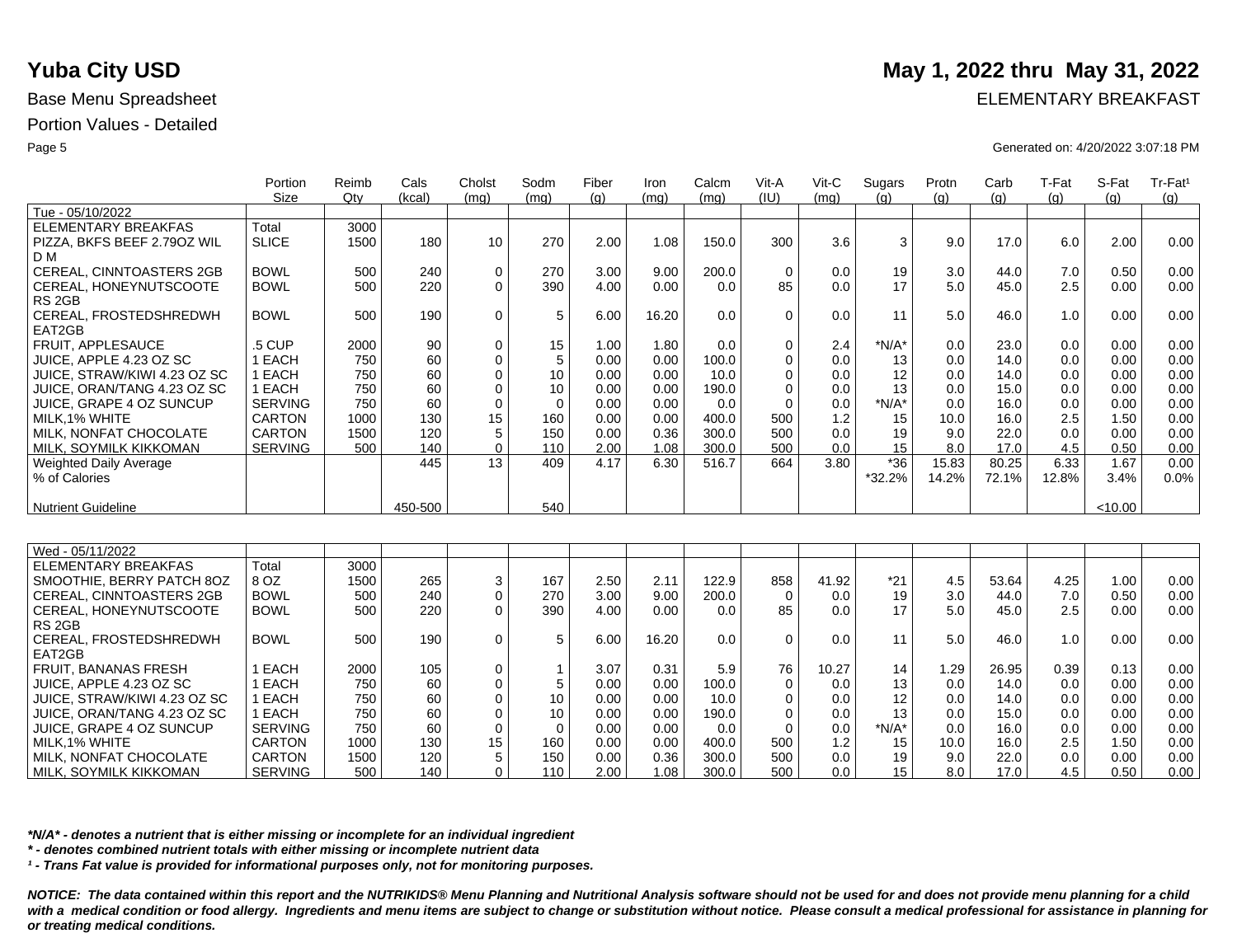|                                                | Portion<br><b>Size</b> | Reimb<br>$Q$ ty | Cals<br>(kcal) | Cholst<br>(mg) | Sodm<br>(mg) | Fiber<br>(q) | <b>Iron</b><br>(mq) | Calcm<br>(mq) | Vit-A<br>(IU) | $V$ it-C<br>(mq) | Sugars<br>(a)   | Protn<br>(q)   | Carb<br>(a)     | T-Fat<br>(q)  | S-Fat<br>(a) | $Tr-Fat1$<br>(g) |
|------------------------------------------------|------------------------|-----------------|----------------|----------------|--------------|--------------|---------------------|---------------|---------------|------------------|-----------------|----------------|-----------------|---------------|--------------|------------------|
| <b>Weighted Daily Average</b><br>% of Calories |                        |                 | 497            | 9              | 348          | 5.80         | 5.82                | 507.0         | 994           | 28.20            | $*54$<br>*43.6% | 14.44<br>11.6% | 101.20<br>81.4% | 5.72<br>10.3% | 1.25<br>2.3% | 0.00<br>0.0%     |
| Nutrient Guideline                             |                        |                 | 450-500        |                | 540          |              |                     |               |               |                  |                 |                |                 |               | < 10.00      |                  |
|                                                |                        |                 |                |                |              |              |                     |               |               |                  |                 |                |                 |               |              |                  |
| Thu - 05/12/2022                               |                        |                 |                |                |              |              |                     |               |               |                  |                 |                |                 |               |              |                  |
| <b>ELEMENTARY BREAKFAS</b>                     | Total                  | 3000            |                |                |              |              |                     |               |               |                  |                 |                |                 |               |              |                  |
| BRKFST, BAR BUTTERMILK 1.                      | <b>BAR</b>             | 1500            | 124            | $\overline{7}$ | 157          | 0.65         | 0.76                | 12.1          | 6             | 0.04             | $*N/A*$         | 1.45           | 26.25           | 1.43          | 0.46         | $*N/A*$          |
| 25 OZ                                          |                        |                 |                |                |              |              |                     |               |               |                  |                 |                |                 |               |              |                  |
| CEREAL, CINNTOASTERS 2GB                       | <b>BOWL</b>            | 500             | 240            | $\mathbf 0$    | 270          | 3.00         | 9.00                | 200.0         | $\mathbf 0$   | 0.0              | 19              | 3.0            | 44.0            | 7.0           | 0.50         | 0.00             |
| CEREAL, HONEYNUTSCOOTE                         | <b>BOWL</b>            | 500             | 220            | $\Omega$       | 390          | 4.00         | 0.00                | 0.0           | 85            | 0.0              | 17              | 5.0            | 45.0            | 2.5           | 0.00         | 0.00             |
| RS <sub>2GB</sub>                              |                        |                 |                |                |              |              |                     |               |               |                  |                 |                |                 |               |              |                  |
| CEREAL, FROSTEDSHREDWH                         | <b>BOWL</b>            | 500             | 190            | $\mathbf 0$    | 5            | 6.00         | 16.20               | 0.0           | $\Omega$      | 0.0              | 11              | 5.0            | 46.0            | 1.0           | 0.00         | 0.00             |
| EAT2GB                                         |                        |                 |                |                |              |              |                     |               |               |                  |                 |                |                 |               |              |                  |
| FRUIT, MIXED                                   | #8 SCOOP               | 2000            | 60             | $\mathbf 0$    | 10           | 0.00         | 0.00                | 0.0           | 12            | 0.8              | $*N/A*$         | 0.0            | 17.0            | 0.0           | 0.00         | 0.00             |
| JUICE, APPLE 4.23 OZ SC                        | 1 EACH                 | 750             | 60             | $\mathbf 0$    | 5            | 0.00         | 0.00                | 100.0         | $\Omega$      | 0.0              | 13              | 0.0            | 14.0            | 0.0           | 0.00         | 0.00             |
| JUICE, STRAW/KIWI 4.23 OZ SC                   | 1 EACH                 | 750             | 60             | $\mathbf 0$    | 10           | 0.00         | 0.00                | 10.0          | 0             | 0.0              | 12              | 0.0            | 14.0            | 0.0           | 0.00         | 0.00             |
| JUICE, ORAN/TANG 4.23 OZ SC                    | 1 EACH                 | 750             | 60             | $\mathbf 0$    | 10           | 0.00         | 0.00                | 190.0         | $\Omega$      | 0.0              | 13              | 0.0            | 15.0            | 0.0           | 0.00         | 0.00             |
| <b>JUICE, GRAPE 4 OZ SUNCUP</b>                | <b>SERVING</b>         | 750             | 60             | $\mathbf 0$    | 0            | 0.00         | 0.00                | 0.0           | $\Omega$      | 0.0              | $*N/A*$         | 0.0            | 16.0            | 0.0           | 0.00         | 0.00             |
| MILK, 1% WHITE                                 | <b>CARTON</b>          | 1000            | 130            | 15             | 160          | 0.00         | 0.00                | 400.0         | 500           | 1.2              | 15              | 10.0           | 16.0            | 2.5           | 1.50         | 0.00             |
| MILK, NONFAT CHOCOLATE                         | CARTON                 | 1500            | 120            | 5              | 150          | 0.00         | 0.36                | 300.0         | 500           | 0.0              | 19              | 9.0            | 22.0            | 0.0           | 0.00         | 0.00             |
| <b>MILK, SOYMILK KIKKOMAN</b>                  | <b>SERVING</b>         | 500             | 140            | $\mathbf 0$    | 110          | 2.00         | 1.08                | 300.0         | 500           | 0.0              | 15              | 8.0            | 17.0            | 4.5           | 0.50         | 0.00             |
| Weighted Daily Average                         |                        |                 | 397            | 11             | 349          | 2.82         | 4.94                | 447.7         | 525           | 0.95             | $*34$           | 12.06          | 80.88           | 4.05          | 0.90         | $*0.00$          |
| % of Calories                                  |                        |                 |                |                |              |              |                     |               |               |                  | *34.6%          | 12.2%          | 81.5%           | 9.2%          | 2.0%         | $*0.0\%$         |
|                                                |                        |                 |                |                |              |              |                     |               |               |                  |                 |                |                 |               |              |                  |
| <b>Nutrient Guideline</b>                      |                        |                 | 450-500        |                | 540          |              |                     |               |               |                  |                 |                |                 |               | < 10.00      |                  |

*\*N/A\* - denotes a nutrient that is either missing or incomplete for an individual ingredient*

*\* - denotes combined nutrient totals with either missing or incomplete nutrient data*

*¹ - Trans Fat value is provided for informational purposes only, not for monitoring purposes.*

*NOTICE: The data contained within this report and the NUTRIKIDS® Menu Planning and Nutritional Analysis software should not be used for and does not provide menu planning for a child*  with a medical condition or food allergy. Ingredients and menu items are subject to change or substitution without notice. Please consult a medical professional for assistance in planning for *or treating medical conditions.*

## **Yuba City USD** May 1, 2022 thru May 31, 2022

Base Menu Spreadsheet **ELEMENTARY BREAKFAST** 

Page 6 Generated on: 4/20/2022 3:07:18 PM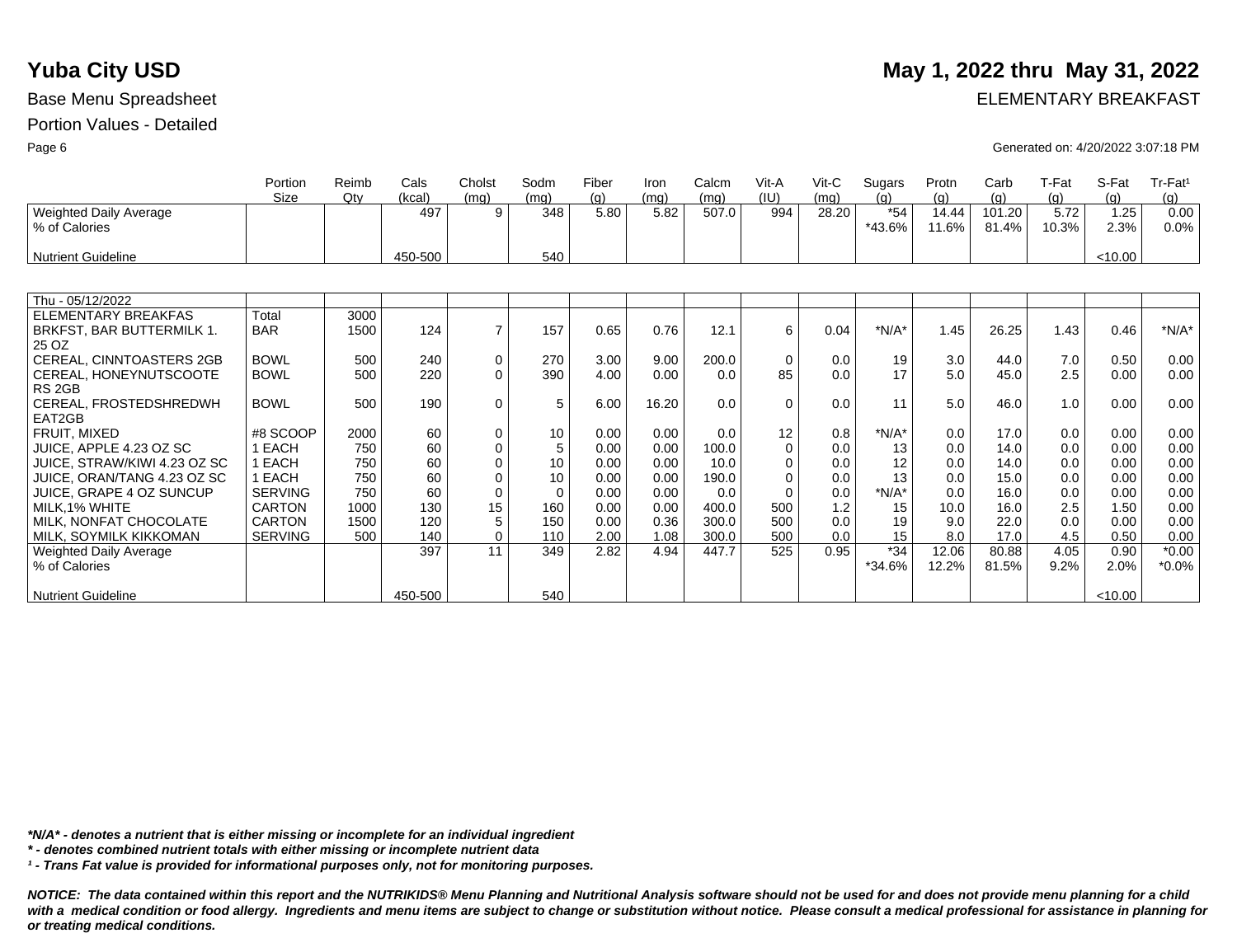|                               | Portion        | Reimb | Cals    | Cholst       | Sodm     | Fiber | Iron  | Calcm | Vit-A    | Vit-C | Sugars  | Protn | Carb  | T-Fat | S-Fat   | Tr-Fat <sup>1</sup> |
|-------------------------------|----------------|-------|---------|--------------|----------|-------|-------|-------|----------|-------|---------|-------|-------|-------|---------|---------------------|
|                               | Size           | Qtv   | (kcal)  | (mq)         | (mq)     | (q)   | (mq)  | (mq)  | (IU)     | (mq)  | (a)     | (q)   | (g)   | (q)   | (q)     | (g)                 |
| Fri - 05/13/2022              |                |       |         |              |          |       |       |       |          |       |         |       |       |       |         |                     |
| ELEMENTARY BREAKFAS           | Total          | 3000  |         |              |          |       |       |       |          |       |         |       |       |       |         |                     |
| BRKFST, CINN ROLL 2.3 OZ      | <b>ROLL</b>    | 1500  | 229     | 5            | 201      | 1.00  | 8.01  | 5.2   | 3        | 0.03  | $*17$   | 5.08  | 44.7  | 3.58  | 1.05    | $*0.00$             |
| CEREAL, CINNTOASTERS 2GB      | <b>BOWL</b>    | 500   | 240     | 0            | 270      | 3.00  | 9.00  | 200.0 |          | 0.0   | 19      | 3.0   | 44.0  | 7.0   | 0.50    | 0.00                |
| CEREAL, HONEYNUTSCOOTE        | <b>BOWL</b>    | 500   | 220     | $\Omega$     | 390      | 4.00  | 0.00  | 0.0   | 85       | 0.0   | 17      | 5.0   | 45.0  | 2.5   | 0.00    | 0.00                |
| RS 2GB                        |                |       |         |              |          |       |       |       |          |       |         |       |       |       |         |                     |
| CEREAL, FROSTEDSHREDWH        | <b>BOWL</b>    | 500   | 190     | $\Omega$     | 5        | 6.00  | 16.20 | 0.0   | $\Omega$ | 0.0   | 11      | 5.0   | 46.0  | 1.0   | 0.00    | 0.00                |
| EAT2GB                        |                |       |         |              |          |       |       |       |          |       |         |       |       |       |         |                     |
| <b>FRUIT, APPLESAUCE</b>      | .5 CUP         | 2000  | 90      | $\mathbf 0$  | 15       | 1.00  | 1.80  | 0.0   | $\Omega$ | 2.4   | $*N/A*$ | 0.0   | 23.0  | 0.0   | 0.00    | 0.00                |
| JUICE. APPLE 4.23 OZ SC       | EACH           | 1500  | 60      | $\Omega$     | 5        | 0.00  | 0.00  | 100.0 | 0        | 0.0   | 13      | 0.0   | 14.0  | 0.0   | 0.00    | 0.00                |
| JUICE, STRAW/KIWI 4.23 OZ SC  | EACH           | 500   | 60      |              | 10       | 0.00  | 0.00  | 10.0  |          | 0.0   | 12      | 0.0   | 14.0  | 0.0   | 0.00    | 0.00                |
| JUICE, ORAN/TANG 4.23 OZ SC   | EACH           | 500   | 60      |              | 10       | 0.00  | 0.00  | 190.0 |          | 0.0   | 13      | 0.0   | 15.0  | 0.0   | 0.00    | 0.00                |
| JUICE, GRAPE 4 OZ SUNCUP      | <b>SERVING</b> | 500   | 60      |              | $\Omega$ | 0.00  | 0.00  | 0.0   |          | 0.0   | $*N/A*$ | 0.0   | 16.0  | 0.0   | 0.00    | 0.00                |
| MILK, 1% WHITE                | <b>CARTON</b>  | 750   | 130     | 15           | 160      | 0.00  | 0.00  | 400.0 | 500      | 1.2   | 15      | 10.0  | 16.0  | 2.5   | 1.50    | 0.00                |
| MILK. NONFAT CHOCOLATE        | <b>CARTON</b>  | 750   | 120     | 5            | 150      | 0.00  | 0.36  | 300.0 | 500      | 0.0   | 19      | 9.0   | 22.0  | 0.0   | 0.00    | 0.00                |
| MILK, SOYMILK KIKKOMAN        | <b>SERVING</b> | 500   | 140     | $\mathbf{0}$ | 110      | 2.00  | 1.08  | 300.0 | 500      | 0.0   | 15      | 8.0   | 17.0  | 4.5   | 0.50    | 0.00                |
| <b>Weighted Daily Average</b> |                |       | 429     | 8            | 323      | 3.67  | 9.67  | 344.3 | 349      | 1.91  | $*38$   | 10.79 | 87.02 | 4.92  | 1.07    | $*0.00$             |
| % of Calories                 |                |       |         |              |          |       |       |       |          |       | *35.6%  | 10.1% | 81.2% | 10.3% | 2.2%    | $*0.0\%$            |
|                               |                |       |         |              |          |       |       |       |          |       |         |       |       |       |         |                     |
| <b>Nutrient Guideline</b>     |                |       | 450-500 |              | 540      |       |       |       |          |       |         |       |       |       | < 10.00 |                     |
|                               |                |       |         |              |          |       |       |       |          |       |         |       |       |       |         |                     |

| Mon - 05/16/2022             |                |      |     |    |                 |      |       |       |          |       |         |      |       |     |      |      |
|------------------------------|----------------|------|-----|----|-----------------|------|-------|-------|----------|-------|---------|------|-------|-----|------|------|
| ELEMENTARY BREAKFAS          | Total          | 3000 |     |    |                 |      |       |       |          |       |         |      |       |     |      |      |
| BRKFST, FR TST WG 2G         | <b>SERVING</b> | 1500 | 240 | 0  | 260             | 2.00 | 0.72  | 40.0  | 0        | 0.0   | 12      | 6.0  | 38.0  | 7.0 | 1.00 | 0.00 |
|                              | 2 EA           |      |     |    |                 |      |       |       |          |       |         |      |       |     |      |      |
| SYRUP, PANCAKE               | FL OZ          | 1500 | 100 | 0  | 45              | 0.00 | 0.00  | 0.0   | 0        | 0.0   | 13      | 0.0  | 26.0  | 0.0 | 0.00 | 0.00 |
| CEREAL, CINNTOASTERS 2GB     | <b>BOWL</b>    | 500  | 240 | 0  | 270             | 3.00 | 9.00  | 200.0 | 0        | 0.0   | 19      | 3.0  | 44.0  | 7.0 | 0.50 | 0.00 |
| CEREAL, HONEYNUTSCOOTE       | <b>BOWL</b>    | 500  | 220 | 0  | 390             | 4.00 | 0.00  | 0.0   | 85       | 0.0   | 17      | 5.0  | 45.0  | 2.5 | 0.00 | 0.00 |
| RS 2GB                       |                |      |     |    |                 |      |       |       |          |       |         |      |       |     |      |      |
| CEREAL, FROSTEDSHREDWH       | <b>BOWL</b>    | 500  | 190 | 0  | 5               | 6.00 | 16.20 | 0.0   | $\Omega$ | 0.0   | 11      | 5.0  | 46.0  | 1.0 | 0.00 | 0.00 |
| EAT2GB                       |                |      |     |    |                 |      |       |       |          |       |         |      |       |     |      |      |
| <b>FRUIT, ORANGES FRESH</b>  | EACH           | 2000 | 69  | 0  | $\overline{2}$  | 3.39 | 0.15  | 59.4  | 339      | 82.98 | $*N/A*$ | 1.7  | 17.82 | 0.0 | 0.00 | 0.00 |
| JUICE, APPLE 4.23 OZ SC      | EACH           | 750  | 60  | 0  |                 | 0.00 | 0.00  | 100.0 | 0        | 0.0   | 13      | 0.0  | 14.0  | 0.0 | 0.00 | 0.00 |
| JUICE. STRAW/KIWI 4.23 OZ SC | EACH           | 750  | 60  | 0  | 10 <sub>1</sub> | 0.00 | 0.00  | 10.0  | 0        | 0.0   | 12      | 0.0  | 14.0  | 0.0 | 0.00 | 0.00 |
| JUICE, ORAN/TANG 4.23 OZ SC  | EACH           | 750  | 60  | 0  | 10 <sub>1</sub> | 0.00 | 0.00  | 190.0 | 0        | 0.0   | 13      | 0.0  | 15.0  | 0.0 | 0.00 | 0.00 |
| JUICE, GRAPE 4 OZ SUNCUP     | <b>SERVING</b> | 750  | 60  | 0  | $\Omega$        | 0.00 | 0.00  | 0.0   | $\Omega$ | 0.0   | $*N/A*$ | 0.0  | 16.0  | 0.0 | 0.00 | 0.00 |
| MILK.1% WHITE                | <b>CARTON</b>  | 1000 | 130 | 15 | 160             | 0.00 | 0.00  | 400.0 | 500      | 1.2   | 15      | 10.0 | 16.0  | 2.5 | 1.50 | 0.00 |
| MILK. NONFAT CHOCOLATE       | CARTON         | 1500 | 120 | 5  | 150             | 0.00 | 0.36  | 300.0 | 500      | 0.0   | 19      | 9.0  | 22.0  | 0.0 | 0.00 | 0.00 |
| MILK, SOYMILK KIKKOMAN       | <b>SERVING</b> | 500  | 140 | 0  | 110             | 2.00 | 1.08  | 300.0 | 500      | 0.0   | 15      | 8.0  | 17.0  | 4.5 | 0.50 | 0.00 |

*\*N/A\* - denotes a nutrient that is either missing or incomplete for an individual ingredient*

*\* - denotes combined nutrient totals with either missing or incomplete nutrient data*

*¹ - Trans Fat value is provided for informational purposes only, not for monitoring purposes.*

*NOTICE: The data contained within this report and the NUTRIKIDS® Menu Planning and Nutritional Analysis software should not be used for and does not provide menu planning for a child*  with a medical condition or food allergy. Ingredients and menu items are subject to change or substitution without notice. Please consult a medical professional for assistance in planning for *or treating medical conditions.*

## **Yuba City USD** May 1, 2022 thru May 31, 2022

Base Menu Spreadsheet **ELEMENTARY BREAKFAST** 

Page 7 Generated on: 4/20/2022 3:07:18 PM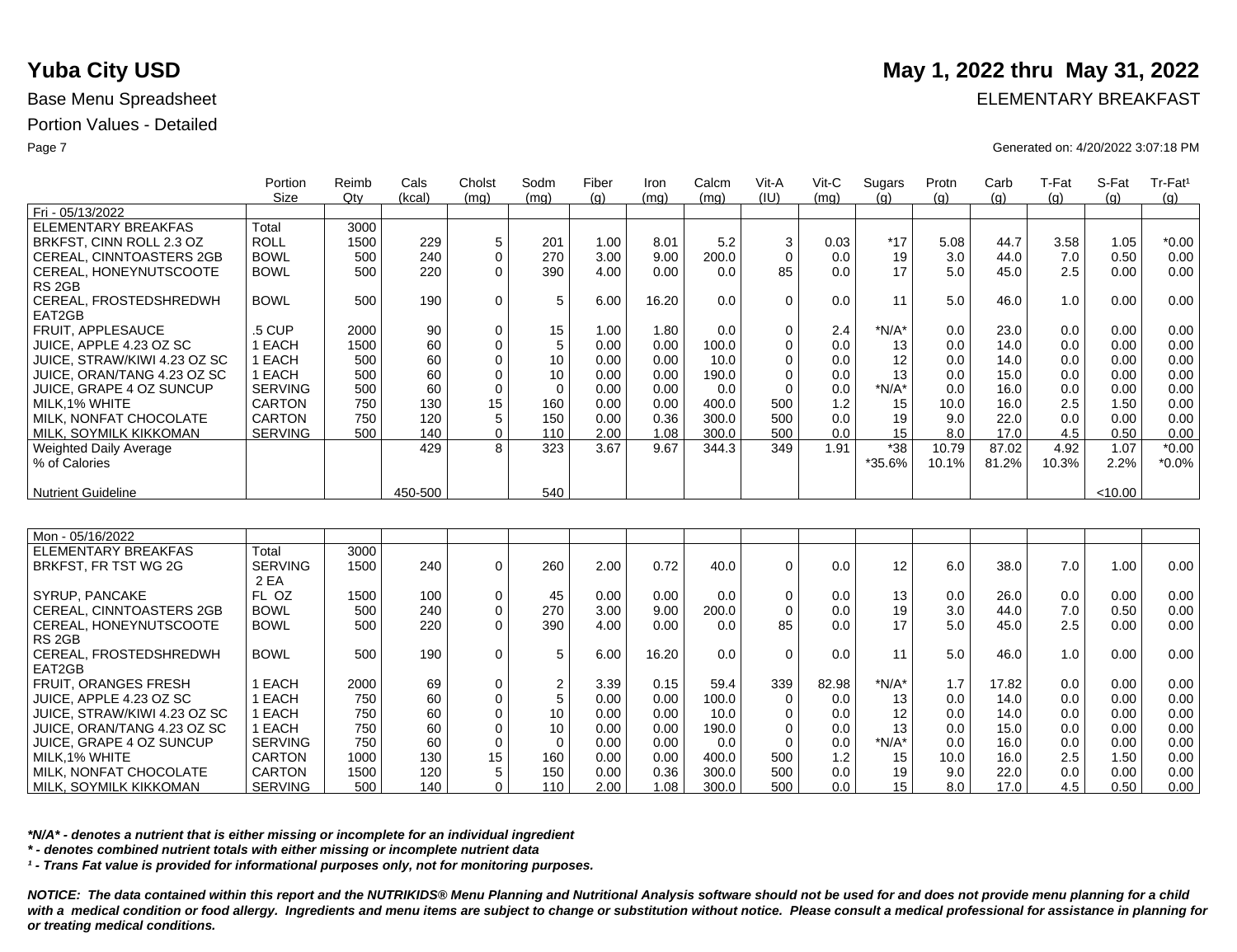|                                         | Portion<br>Size | Reimb<br>Qtv | Cals<br>(kcal) | Cholst<br>(ma) | Sodm<br>(ma)   | Fiber<br>(a) | Iron<br>(mq) | Calcm<br>(mq) | Vit-A<br>(IU) | $V$ it-C<br>(mq) | Sugars<br>(a)   | Protn<br>(q)   | Carb<br>(q)     | T-Fat<br>(q)  | S-Fat<br>(q) | Tr-Fat <sup>1</sup><br>(g) |
|-----------------------------------------|-----------------|--------------|----------------|----------------|----------------|--------------|--------------|---------------|---------------|------------------|-----------------|----------------|-----------------|---------------|--------------|----------------------------|
| Weighted Daily Average<br>% of Calories |                 |              | 511            | 8              | 417            | 5.76         | 5.02         | 501.3         | 740           | 55.72            | $*47$<br>*36.7% | 15.46<br>12.1% | 100.30<br>78.5% | 6.83<br>12.0% | 1.17<br>2.1% | 0.00<br>0.0%               |
| <b>Nutrient Guideline</b>               |                 |              | 450-500        |                | 540            |              |              |               |               |                  |                 |                |                 |               | < 10.00      |                            |
|                                         |                 |              |                |                |                |              |              |               |               |                  |                 |                |                 |               |              |                            |
| Tue - 05/17/2022                        |                 |              |                |                |                |              |              |               |               |                  |                 |                |                 |               |              |                            |
| ELEMENTARY BREAKFAS                     | Total           | 3000         |                |                |                |              |              |               |               |                  |                 |                |                 |               |              |                            |
| Mini Bagel w/ Peanut Butter             | <b>SERVING</b>  | 1000         | 270            | 0              | 275            | 4.00         | 0.36         | 0.0           | 0             | 0.0              | 5               | 9.0            | 23.0            | 17.0          | 4.00         | 0.00                       |
| Mini Bagel w/ Sun Butter                | <b>SERVING</b>  | 500          | 270            | $\mathbf 0$    | 245            | 6.00         | 1.80         | 20.0          | 15            | 0.0              | 5               | 9.0            | 22.0            | 17.0          | 2.00         | 0.00                       |
| <b>CEREAL, CINNTOASTERS 2GB</b>         | <b>BOWL</b>     | 500          | 240            | 0              | 270            | 3.00         | 9.00         | 200.0         | $\Omega$      | 0.0              | 19              | 3.0            | 44.0            | 7.0           | 0.50         | 0.00                       |
| CEREAL, HONEYNUTSCOOTE                  | <b>BOWL</b>     | 500          | 220            | $\Omega$       | 390            | 4.00         | 0.00         | 0.0           | 85            | 0.0              | 17              | 5.0            | 45.0            | 2.5           | 0.00         | 0.00                       |
| RS <sub>2GB</sub>                       |                 |              |                |                |                |              |              |               |               |                  |                 |                |                 |               |              |                            |
| CEREAL, FROSTEDSHREDWH                  | <b>BOWL</b>     | 500          | 190            | $\mathbf 0$    | 5              | 6.00         | 16.20        | 0.0           | $\Omega$      | 0.0              | 11              | 5.0            | 46.0            | 1.0           | 0.00         | 0.00                       |
| EAT2GB                                  |                 |              |                |                |                |              |              |               |               |                  |                 |                |                 |               |              |                            |
| FRUIT, APPLESAUCE                       | .5 CUP          | 2000         | 90             | 0              | 15             | 1.00         | 1.80         | 0.0           | $\mathbf 0$   | 2.4              | $*N/A*$         | 0.0            | 23.0            | 0.0           | 0.00         | 0.00                       |
| JUICE, APPLE 4.23 OZ SC                 | 1 EACH          | 750          | 60             | $\mathbf 0$    | 5              | 0.00         | 0.00         | 100.0         | $\Omega$      | 0.0              | 13              | 0.0            | 14.0            | 0.0           | 0.00         | 0.00                       |
| JUICE, STRAW/KIWI 4.23 OZ SC            | 1 EACH          | 750          | 60             | $\mathbf 0$    | 10             | 0.00         | 0.00         | 10.0          | $\mathbf 0$   | 0.0              | 12              | 0.0            | 14.0            | 0.0           | 0.00         | 0.00                       |
| JUICE, ORAN/TANG 4.23 OZ SC             | 1 EACH          | 750          | 60             | $\Omega$       | 10             | 0.00         | 0.00         | 190.0         | $\Omega$      | 0.0              | 13              | 0.0            | 15.0            | 0.0           | 0.00         | 0.00                       |
| JUICE, GRAPE 4 OZ SUNCUP                | <b>SERVING</b>  | 750          | 60             | $\mathbf 0$    | $\overline{0}$ | 0.00         | 0.00         | 0.0           | $\Omega$      | 0.0              | $*N/A*$         | 0.0            | 16.0            | 0.0           | 0.00         | 0.00                       |
| MILK, 1% WHITE                          | <b>CARTON</b>   | 1000         | 130            | 15             | 160            | 0.00         | 0.00         | 400.0         | 500           | 1.2              | 15              | 10.0           | 16.0            | 2.5           | 1.50         | 0.00                       |
| MILK, NONFAT CHOCOLATE                  | <b>CARTON</b>   | 1500         | 120            | 5              | 150            | 0.00         | 0.36         | 300.0         | 500           | 0.0              | 19              | 9.0            | 22.0            | 0.0           | 0.00         | 0.00                       |
| MILK, SOYMILK KIKKOMAN                  | <b>SERVING</b>  | 500          | 140            | $\mathbf 0$    | 110            | 2.00         | 1.08         | 300.0         | 500           | 0.0              | 15              | 8.0            | 17.0            | 4.5           | 0.50         | 0.00                       |
| <b>Weighted Daily Average</b>           |                 |              | 490            | 8              | 406            | 5.50         | 6.18         | 445.0         | 517           | 2.00             | $*37$           | 15.83          | 83.08           | 11.83         | 2.33         | 0.00                       |
| % of Calories                           |                 |              |                |                |                |              |              |               |               |                  | *30.1%          | 12.9%          | 67.8%           | 21.7%         | 4.3%         | 0.0%                       |
| <b>Nutrient Guideline</b>               |                 |              | 450-500        |                | 540            |              |              |               |               |                  |                 |                |                 |               | < 10.00      |                            |
|                                         |                 |              |                |                |                |              |              |               |               |                  |                 |                |                 |               |              |                            |

*\*N/A\* - denotes a nutrient that is either missing or incomplete for an individual ingredient*

*\* - denotes combined nutrient totals with either missing or incomplete nutrient data*

*¹ - Trans Fat value is provided for informational purposes only, not for monitoring purposes.*

*NOTICE: The data contained within this report and the NUTRIKIDS® Menu Planning and Nutritional Analysis software should not be used for and does not provide menu planning for a child*  with a medical condition or food allergy. Ingredients and menu items are subject to change or substitution without notice. Please consult a medical professional for assistance in planning for *or treating medical conditions.*

### **Yuba City USD** May 1, 2022 thru May 31, 2022

Base Menu Spreadsheet **ELEMENTARY BREAKFAST** 

Page 8 Generated on: 4/20/2022 3:07:18 PM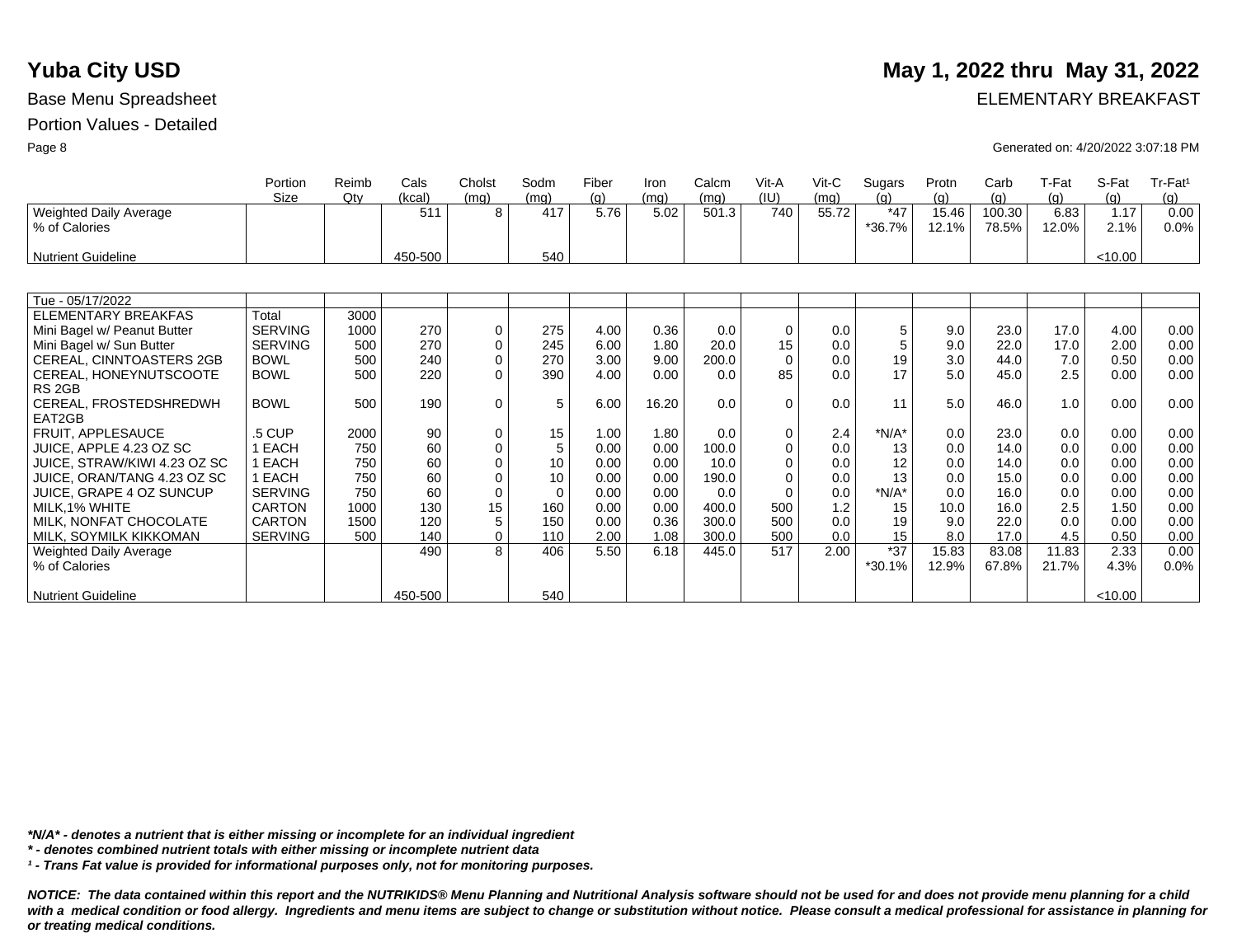|                                 | Portion<br>Size | Reimb<br>Qtv | Cals<br>(kcal) | Cholst<br>(mq) | Sodm<br>(mq) | Fiber<br>(q) | Iron<br>(mq) | Calcm<br>(mq) | Vit-A<br>(IU) | Vit-C<br>(mq) | Sugars<br>(a) | Protn<br>(q) | Carb<br>(q) | T-Fat<br>(q) | S-Fat<br>(q) | Tr-Fat <sup>1</sup><br>(g) |
|---------------------------------|-----------------|--------------|----------------|----------------|--------------|--------------|--------------|---------------|---------------|---------------|---------------|--------------|-------------|--------------|--------------|----------------------------|
| Wed - 05/18/2022                |                 |              |                |                |              |              |              |               |               |               |               |              |             |              |              |                            |
| ELEMENTARY BREAKFAS             | Total           | 3000         |                |                |              |              |              |               |               |               |               |              |             |              |              |                            |
| YOGURT PARFAIT, BLUEBERRI       | <b>SERVING</b>  | 1500         | 324            | 3              | 177          | 4.00         | 1.80         | 120.0         | 800           | 3.6           | $*14$         | 4.5          | 53.8        | 11.55        | 7.30         | 0.00                       |
| ES BWG                          |                 |              |                |                |              |              |              |               |               |               |               |              |             |              |              |                            |
| <b>CEREAL, CINNTOASTERS 2GB</b> | <b>BOWL</b>     | 500          | 240            | $\mathbf 0$    | 270          | 3.00         | 9.00         | 200.0         | $\Omega$      | 0.0           | 19            | 3.0          | 44.0        | 7.0          | 0.50         | 0.00                       |
| CEREAL, HONEYNUTSCOOTE          | <b>BOWL</b>     | 500          | 220            | $\Omega$       | 390          | 4.00         | 0.00         | 0.0           | 85            | 0.0           | 17            | 5.0          | 45.0        | 2.5          | 0.00         | 0.00                       |
| RS <sub>2GB</sub>               |                 |              |                |                |              |              |              |               |               |               |               |              |             |              |              |                            |
| CEREAL, FROSTEDSHREDWH          | <b>BOWL</b>     | 500          | 190            | $\Omega$       | 5            | 6.00         | 16.20        | 0.0           | $\Omega$      | 0.0           | 11            | 5.0          | 46.0        | 1.0          | 0.00         | 0.00                       |
| EAT2GB                          |                 |              |                |                |              |              |              |               |               |               |               |              |             |              |              |                            |
| <b>FRUIT, BANANAS FRESH</b>     | I EACH          | 2000         | 105            | $\Omega$       |              | 3.07         | 0.31         | 5.9           | 76            | 10.27         | 14            | 1.29         | 26.95       | 0.39         | 0.13         | 0.00                       |
| JUICE, APPLE 4.23 OZ SC         | 1 EACH          | 750          | 60             | $\Omega$       | 5            | 0.00         | 0.00         | 100.0         | $\Omega$      | 0.0           | 13            | 0.0          | 14.0        | 0.0          | 0.00         | 0.00                       |
| JUICE, STRAW/KIWI 4.23 OZ SC    | 1 EACH          | 750          | 60             |                | 10           | 0.00         | 0.00         | 10.0          |               | 0.0           | 12            | 0.0          | 14.0        | 0.0          | 0.00         | 0.00                       |
| JUICE, ORAN/TANG 4.23 OZ SC     | 1 EACH          | 750          | 60             |                | 10           | 0.00         | 0.00         | 190.0         |               | 0.0           | 13            | 0.0          | 15.0        | 0.0          | 0.00         | 0.00                       |
| JUICE, GRAPE 4 OZ SUNCUP        | <b>SERVING</b>  | 750          | 60             | $\mathbf 0$    | 0            | 0.00         | 0.00         | 0.0           |               | 0.0           | *N/A*         | 0.0          | 16.0        | 0.0          | 0.00         | 0.00                       |
| MILK.1% WHITE                   | <b>CARTON</b>   | 1000         | 130            | 15             | 160          | 0.00         | 0.00         | 400.0         | 500           | 1.2           | 15            | 10.0         | 16.0        | 2.5          | 1.50         | 0.00                       |
| MILK. NONFAT CHOCOLATE          | <b>CARTON</b>   | 1500         | 120            |                | 150          | 0.00         | 0.36         | 300.0         | 500           | 0.0           | 19            | 9.0          | 22.0        | 0.0          | 0.00         | 0.00                       |
| MILK, SOYMILK KIKKOMAN          | <b>SERVING</b>  | 500          | 140            | $\mathbf{0}$   | 110          | 2.00         | 1.08         | 300.0         | 500           | 0.0           | 15            | 8.0          | 17.0        | 4.5          | 0.50         | 0.00                       |
| Weighted Daily Average          |                 |              | 527            | 9              | 353          | 6.55         | 5.66         | 505.6         | 965           | 9.04          | $*51$         | 14.44        | 101.28      | 9.37         | 4.40         | 0.00                       |
| % of Calories                   |                 |              |                |                |              |              |              |               |               |               | *38.7%        | 11.0%        | 76.9%       | 16.0%        | 7.5%         | 0.0%                       |
|                                 |                 |              |                |                |              |              |              |               |               |               |               |              |             |              |              |                            |
| <b>Nutrient Guideline</b>       |                 |              | 450-500        |                | 540          |              |              |               |               |               |               |              |             |              | < 10.00      |                            |

| Thu - 05/19/2022             |                |      |     |                  |      |      |       |       |              |     |          |      |      |      |      |      |
|------------------------------|----------------|------|-----|------------------|------|------|-------|-------|--------------|-----|----------|------|------|------|------|------|
| ELEMENTARY BREAKFAS          | Total          | 3000 |     |                  |      |      |       |       |              |     |          |      |      |      |      |      |
| EGG, BACON, CHEESE BURRITO   | <b>SERVING</b> | 1500 | 300 | 195              | 540  | 6.00 | 3.42  | 60.0  | 400          | 1.2 | $\Omega$ | 13.0 | 30.0 | 14.0 | 5.00 | 0.00 |
| CEREAL, CINNTOASTERS 2GB     | <b>BOWL</b>    | 500  | 240 | 0                | 270  | 3.00 | 9.00  | 200.0 | 0            | 0.0 | 19       | 3.0  | 44.0 | 7.0  | 0.50 | 0.00 |
| CEREAL, HONEYNUTSCOOTE       | <b>BOWL</b>    | 500  | 220 |                  | 390  | 4.00 | 0.00  | 0.0   | 85           | 0.0 | 17       | 5.0  | 45.0 | 2.5  | 0.00 | 0.00 |
| RS <sub>2GB</sub>            |                |      |     |                  |      |      |       |       |              |     |          |      |      |      |      |      |
| CEREAL, FROSTEDSHREDWH       | <b>BOWL</b>    | 500  | 190 |                  |      | 6.00 | 16.20 | 0.0   | $\mathbf{0}$ | 0.0 | 11       | 5.0  | 46.0 | 1.0  | 0.00 | 0.00 |
| EAT2GB                       |                |      |     |                  |      |      |       |       |              |     |          |      |      |      |      |      |
| FRUIT. MIXED                 | #8 SCOOP       | 2000 | 60  |                  | 10   | 0.00 | 0.00  | 0.0   | 12           | 0.8 | $*N/A*$  | 0.0  | 17.0 | 0.0  | 0.00 | 0.00 |
| JUICE. APPLE 4.23 OZ SC      | EACH           | 750  | 60  |                  |      | 0.00 | 0.00  | 100.0 | $\mathbf 0$  | 0.0 | 13       | 0.0  | 14.0 | 0.0  | 0.00 | 0.00 |
| JUICE. STRAW/KIWI 4.23 OZ SC | EACH           | 750  | 60  |                  | 10   | 0.00 | 0.00  | 10.0  | 0            | 0.0 | 12       | 0.0  | 14.0 | 0.0  | 0.00 | 0.00 |
| JUICE, ORAN/TANG 4.23 OZ SC  | EACH           | 750  | 60  |                  | 10   | 0.00 | 0.00  | 190.0 | 0            | 0.0 | 13       | 0.0  | 15.0 | 0.0  | 0.00 | 0.00 |
| JUICE, GRAPE 4 OZ SUNCUP     | <b>SERVING</b> | 750  | 60  |                  |      | 0.00 | 0.00  | 0.0   | 0            | 0.0 | $*N/A*$  | 0.0  | 16.0 | 0.0  | 0.00 | 0.00 |
| MILK.1% WHITE                | CARTON         | 1000 | 130 | 15 <sup>15</sup> | 160  | 0.00 | 0.00  | 400.0 | 500          | 1.2 | 15       | 10.0 | 16.0 | 2.5  | 1.50 | 0.00 |
| MILK. NONFAT CHOCOLATE       | CARTON         | 1500 | 120 |                  | 150  | 0.00 | 0.36  | 300.0 | 500          | 0.0 | 19       | 9.0  | 22.0 | 0.0  | 0.00 | 0.00 |
| MILK, SOYMILK KIKKOMAN       | <b>SERVING</b> | 500  | 140 | 0                | 110. | 2.00 | 1.08  | 300.0 | 500          | 0.0 | 15       | 8.0  | 17.0 | 4.5  | 0.50 | 0.00 |

*\*N/A\* - denotes a nutrient that is either missing or incomplete for an individual ingredient*

*\* - denotes combined nutrient totals with either missing or incomplete nutrient data*

*¹ - Trans Fat value is provided for informational purposes only, not for monitoring purposes.*

*NOTICE: The data contained within this report and the NUTRIKIDS® Menu Planning and Nutritional Analysis software should not be used for and does not provide menu planning for a child*  with a medical condition or food allergy. Ingredients and menu items are subject to change or substitution without notice. Please consult a medical professional for assistance in planning for *or treating medical conditions.*

## **Yuba City USD** May 1, 2022 thru May 31, 2022

Base Menu Spreadsheet **ELEMENTARY BREAKFAST** 

Page 9 Generated on: 4/20/2022 3:07:18 PM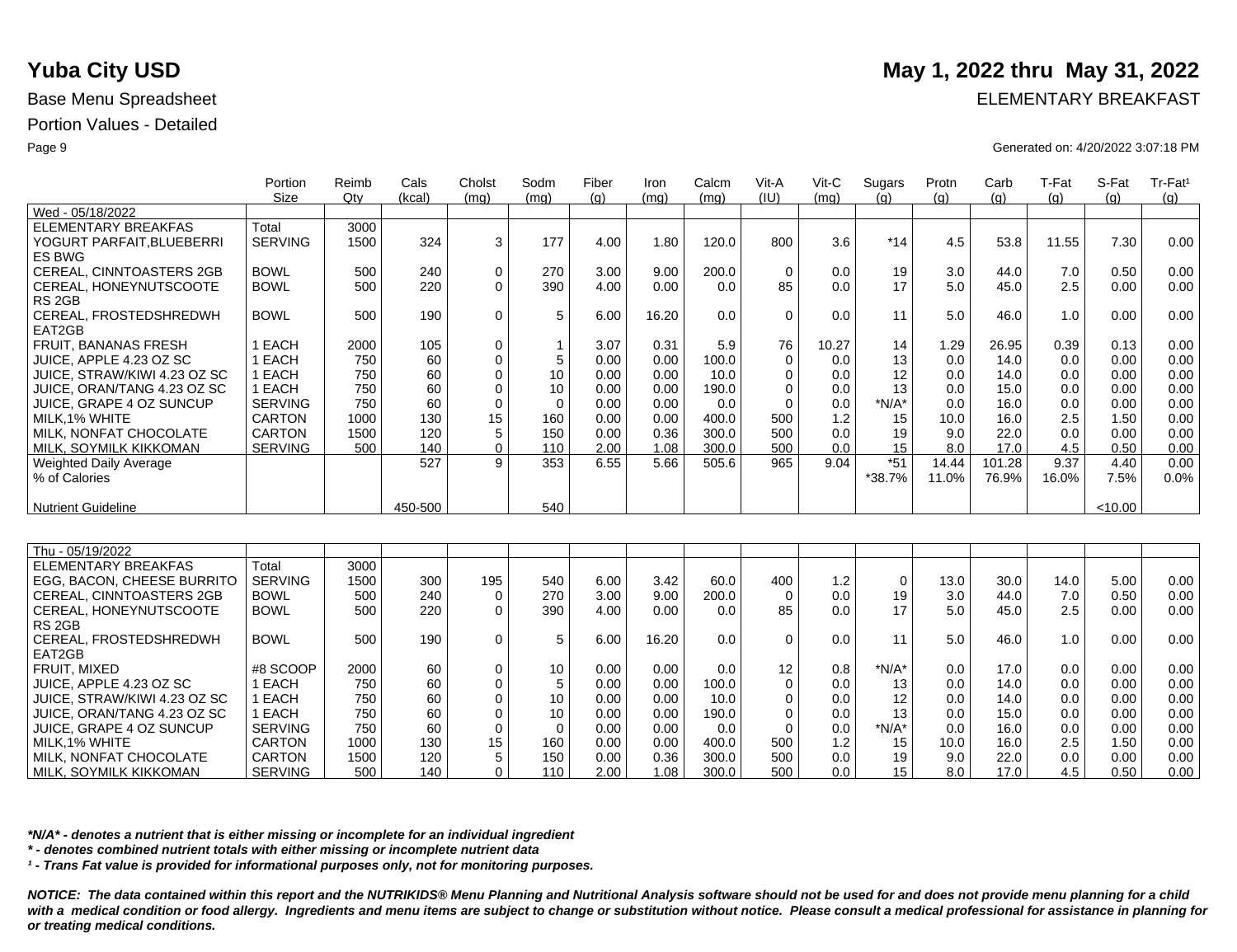|                                         | Portion        | Reimb | Cals    | Cholst       | Sodm     | Fiber | Iron  | Calcm | Vit-A    | $V$ it-C | Sugars          | Protn          | Carb           | T-Fat          | S-Fat        | Tr-Fat <sup>1</sup> |
|-----------------------------------------|----------------|-------|---------|--------------|----------|-------|-------|-------|----------|----------|-----------------|----------------|----------------|----------------|--------------|---------------------|
|                                         | Size           | Qtv   | (kcal)  | (mq)         | (mq)     | (q)   | (mq)  | (mq)  | (IU)     | (mq)     | (a)             | (q)            | (g)            | (q)            | (q)          | (g)                 |
| Weighted Daily Average<br>% of Calories |                |       | 485     | 105          | 540      | 5.50  | 6.27  | 471.7 | 722      | 1.53     | $*34$<br>*28.3% | 17.83<br>14.7% | 82.75<br>68.2% | 10.33<br>19.2% | 3.17<br>5.9% | 0.00<br>0.0%        |
| Nutrient Guideline                      |                |       | 450-500 |              | 540      |       |       |       |          |          |                 |                |                |                | < 10.00      |                     |
|                                         |                |       |         |              |          |       |       |       |          |          |                 |                |                |                |              |                     |
| Fri - 05/20/2022                        |                |       |         |              |          |       |       |       |          |          |                 |                |                |                |              |                     |
| <b>ELEMENTARY BREAKFAS</b>              | Total          | 3000  |         |              |          |       |       |       |          |          |                 |                |                |                |              |                     |
| BRKFST, CINN ROLL 2.3 OZ                | <b>ROLL</b>    | 1500  | 229     | 5            | 201      | 1.00  | 8.01  | 5.2   | 3        | 0.03     | $*17$           | 5.08           | 44.7           | 3.58           | 1.05         | $*0.00$             |
| CEREAL, CINNTOASTERS 2GB                | <b>BOWL</b>    | 500   | 240     | 0            | 270      | 3.00  | 9.00  | 200.0 | $\Omega$ | 0.0      | 19              | 3.0            | 44.0           | 7.0            | 0.50         | 0.00                |
| CEREAL, HONEYNUTSCOOTE                  | <b>BOWL</b>    | 500   | 220     | $\Omega$     | 390      | 4.00  | 0.00  | 0.0   | 85       | 0.0      | 17              | 5.0            | 45.0           | 2.5            | 0.00         | 0.00                |
| RS <sub>2GB</sub>                       |                |       |         |              |          |       |       |       |          |          |                 |                |                |                |              |                     |
| CEREAL, FROSTEDSHREDWH                  | <b>BOWL</b>    | 500   | 190     | 0            | 5        | 6.00  | 16.20 | 0.0   | $\Omega$ | 0.0      | 11              | 5.0            | 46.0           | 1.0            | 0.00         | 0.00                |
| EAT2GB                                  |                |       |         |              |          |       |       |       |          |          |                 |                |                |                |              |                     |
| <b>FRUIT, APPLESAUCE</b>                | .5 CUP         | 2000  | 90      | $\mathbf 0$  | 15       | 1.00  | 1.80  | 0.0   | $\Omega$ | 2.4      | $*N/A*$         | 0.0            | 23.0           | 0.0            | 0.00         | 0.00                |
| JUICE, APPLE 4.23 OZ SC                 | 1 EACH         | 1500  | 60      | 0            | 5        | 0.00  | 0.00  | 100.0 | $\Omega$ | 0.0      | 13              | 0.0            | 14.0           | 0.0            | 0.00         | 0.00                |
| JUICE, STRAW/KIWI 4.23 OZ SC            | 1 EACH         | 500   | 60      | 0            | 10       | 0.00  | 0.00  | 10.0  | $\Omega$ | 0.0      | 12              | 0.0            | 14.0           | 0.0            | 0.00         | 0.00                |
| JUICE, ORAN/TANG 4.23 OZ SC             | 1 EACH         | 500   | 60      | 0            | 10       | 0.00  | 0.00  | 190.0 | $\Omega$ | 0.0      | 13              | 0.0            | 15.0           | 0.0            | 0.00         | 0.00                |
| <b>JUICE, GRAPE 4 OZ SUNCUP</b>         | <b>SERVING</b> | 500   | 60      | $\mathbf 0$  | $\Omega$ | 0.00  | 0.00  | 0.0   | $\Omega$ | 0.0      | $*N/A*$         | 0.0            | 16.0           | 0.0            | 0.00         | 0.00                |
| MILK, 1% WHITE                          | <b>CARTON</b>  | 750   | 130     | 15           | 160      | 0.00  | 0.00  | 400.0 | 500      | 1.2      | 15              | 10.0           | 16.0           | 2.5            | 1.50         | 0.00                |
| MILK, NONFAT CHOCOLATE                  | <b>CARTON</b>  | 750   | 120     | 5            | 150      | 0.00  | 0.36  | 300.0 | 500      | 0.0      | 19              | 9.0            | 22.0           | 0.0            | 0.00         | 0.00                |
| MILK. SOYMILK KIKKOMAN                  | <b>SERVING</b> | 500   | 140     | $\mathbf{0}$ | 110      | 2.00  | 1.08  | 300.0 | 500      | 0.0      | 15              | 8.0            | 17.0           | 4.5            | 0.50         | 0.00                |
| <b>Weighted Daily Average</b>           |                |       | 429     | 8            | 323      | 3.67  | 9.67  | 344.3 | 349      | 1.91     | $*38$           | 10.79          | 87.02          | 4.92           | 1.07         | $*0.00$             |
| % of Calories                           |                |       |         |              |          |       |       |       |          |          | *35.6%          | 10.1%          | 81.2%          | 10.3%          | 2.2%         | $*0.0\%$            |
|                                         |                |       |         |              |          |       |       |       |          |          |                 |                |                |                |              |                     |
| <b>Nutrient Guideline</b>               |                |       | 450-500 |              | 540      |       |       |       |          |          |                 |                |                |                | < 10.00      |                     |

*\*N/A\* - denotes a nutrient that is either missing or incomplete for an individual ingredient*

*\* - denotes combined nutrient totals with either missing or incomplete nutrient data*

*¹ - Trans Fat value is provided for informational purposes only, not for monitoring purposes.*

*NOTICE: The data contained within this report and the NUTRIKIDS® Menu Planning and Nutritional Analysis software should not be used for and does not provide menu planning for a child*  with a medical condition or food allergy. Ingredients and menu items are subject to change or substitution without notice. Please consult a medical professional for assistance in planning for *or treating medical conditions.*

### **Yuba City USD** May 1, 2022 thru May 31, 2022

Base Menu Spreadsheet **ELEMENTARY BREAKFAST** 

Page 10 Generated on: 4/20/2022 3:07:18 PM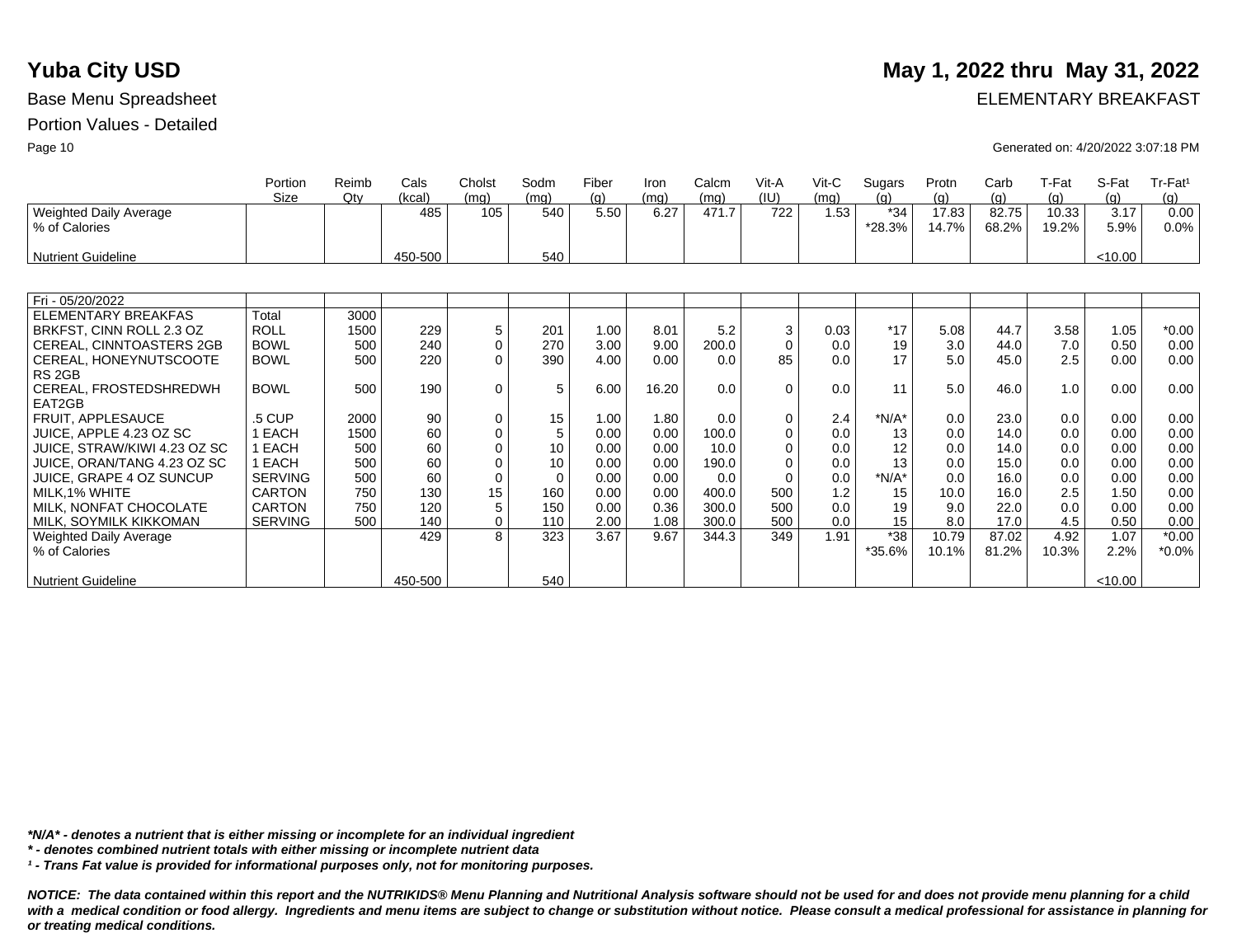|                               | Portion<br><b>Size</b> | Reimb<br>Qtv | Cals<br>(kcal) | Cholst<br>(mq)  | Sodm<br>(mq)  | Fiber<br>(q) | Iron<br>(mq) | Calcm<br>(ma) | Vit-A<br>(IU) | Vit-C<br>(mg) | Sugars<br>(q) | Protn<br>(g) | Carb<br>(g) | T-Fat<br>(q) | S-Fat<br>(q) | Tr-Fat <sup>1</sup><br>(g) |
|-------------------------------|------------------------|--------------|----------------|-----------------|---------------|--------------|--------------|---------------|---------------|---------------|---------------|--------------|-------------|--------------|--------------|----------------------------|
| Mon - 05/23/2022              |                        |              |                |                 |               |              |              |               |               |               |               |              |             |              |              |                            |
| <b>ELEMENTARY BREAKFAS</b>    | Total                  | 3000         |                |                 |               |              |              |               |               |               |               |              |             |              |              |                            |
| <b>PANCAKES WW</b>            | <b>SERVING</b>         | 1500         | 156            | 26              | 325           | 2.03         | 0.81         | 40.6          | 67            | 0.0           | $*N/A*$       | 4.73         | 25.73       | 4.06         | 0.67         | 0.00                       |
|                               | 2 EA.                  |              |                |                 |               |              |              |               |               |               |               |              |             |              |              |                            |
| SYRUP, PANCAKE                | FL OZ                  | 1500         | 100            | $\mathbf 0$     | 45            | 0.00         | 0.00         | 0.0           | 0             | 0.0           | 13            | 0.0          | 26.0        | 0.0          | 0.00         | 0.00                       |
| CEREAL, CINNTOASTERS 2GB      | <b>BOWL</b>            | 500          | 240            | $\mathbf 0$     | 270           | 3.00         | 9.00         | 200.0         | $\Omega$      | 0.0           | 19            | 3.0          | 44.0        | 7.0          | 0.50         | 0.00                       |
| CEREAL, HONEYNUTSCOOTE        | <b>BOWL</b>            | 500          | 220            | $\Omega$        | 390           | 4.00         | 0.00         | 0.0           | 85            | 0.0           | 17            | 5.0          | 45.0        | 2.5          | 0.00         | 0.00                       |
| RS <sub>2GB</sub>             |                        |              |                |                 |               |              |              |               |               |               |               |              |             |              |              |                            |
| CEREAL, FROSTEDSHREDWH        | <b>BOWL</b>            | 500          | 190            | $\mathbf 0$     | $\,$ 5 $\,$   | 6.00         | 16.20        | 0.0           | $\Omega$      | 0.0           | 11            | 5.0          | 46.0        | 1.0          | 0.00         | 0.00                       |
| EAT2GB                        |                        |              |                |                 |               |              |              |               |               |               |               |              |             |              |              |                            |
| <b>FRUIT, ORANGES FRESH</b>   | 1 EACH                 | 2000         | 69             | $\mathbf 0$     |               | 3.39         | 0.15         | 59.4          | 339           | 82.98         | $*N/A*$       | 1.7          | 17.82       | 0.0          | 0.00         | 0.00                       |
| JUICE, APPLE 4.23 OZ SC       | 1 EACH                 | 750          | 60             | $\mathbf 0$     | $\frac{2}{5}$ | 0.00         | 0.00         | 100.0         | $\Omega$      | 0.0           | 13            | 0.0          | 14.0        | 0.0          | 0.00         | 0.00                       |
| JUICE, STRAW/KIWI 4.23 OZ SC  | 1 EACH                 | 750          | 60             | $\Omega$        | 10            | 0.00         | 0.00         | 10.0          | $\Omega$      | 0.0           | 12            | 0.0          | 14.0        | 0.0          | 0.00         | 0.00                       |
| JUICE, ORAN/TANG 4.23 OZ SC   | 1 EACH                 | 750          | 60             | $\mathbf 0$     | 10            | 0.00         | 0.00         | 190.0         | $\Omega$      | 0.0           | 13            | 0.0          | 15.0        | 0.0          | 0.00         | 0.00                       |
| JUICE, GRAPE 4 OZ SUNCUP      | <b>SERVING</b>         | 750          | 60             | $\mathbf 0$     | $\mathbf 0$   | 0.00         | 0.00         | 0.0           | $\Omega$      | 0.0           | $*N/A*$       | 0.0          | 16.0        | 0.0          | 0.00         | 0.00                       |
| MILK.1% WHITE                 | <b>CARTON</b>          | 1000         | 130            | 15              | 160           | 0.00         | 0.00         | 400.0         | 500           | 1.2           | 15            | 10.0         | 16.0        | 2.5          | 1.50         | 0.00                       |
| MILK, NONFAT CHOCOLATE        | <b>CARTON</b>          | 1500         | 120            | 5               | 150           | 0.00         | 0.36         | 300.0         | 500           | 0.0           | 19            | 9.0          | 22.0        | 0.0          | 0.00         | 0.00                       |
| MILK, SOYMILK KIKKOMAN        | <b>SERVING</b>         | 500          | 140            | $\mathbf{0}$    | 110           | 2.00         | 1.08         | 300.0         | 500           | 0.0           | 15            | 8.0          | 17.0        | 4.5          | 0.50         | 0.00                       |
| <b>Weighted Daily Average</b> |                        |              | 469            | 21              | 450           | 5.78         | 5.07         | 501.6         | 774           | 55.72         | $*41$         | 14.83        | 94.16       | 5.36         | 1.00         | 0.00                       |
| % of Calories                 |                        |              |                |                 |               |              |              |               |               |               | *34.8%        | 12.6%        | 80.3%       | 10.3%        | 1.9%         | 0.0%                       |
|                               |                        |              |                |                 |               |              |              |               |               |               |               |              |             |              |              |                            |
| <b>Nutrient Guideline</b>     |                        |              | 450-500        |                 | 540           |              |              |               |               |               |               |              |             |              | < 10.00      |                            |
|                               |                        |              |                |                 |               |              |              |               |               |               |               |              |             |              |              |                            |
|                               |                        |              |                |                 |               |              |              |               |               |               |               |              |             |              |              |                            |
| Tue - 05/24/2022              |                        |              |                |                 |               |              |              |               |               |               |               |              |             |              |              |                            |
| <b>ELEMENTARY BREAKFAS</b>    | Total                  | 3000         |                |                 |               |              |              |               |               |               |               |              |             |              |              |                            |
| PIZZA, BKFS BEEF 2.790Z WIL   | <b>SLICE</b>           | 1500         | 180            | 10 <sup>°</sup> | 270           | 2.00         | 1.08         | 150.0         | 300           | 3.6           | 3             | 9.0          | 17.0        | 6.0          | 2.00         | 0.00                       |
| D M                           |                        |              |                |                 |               |              |              |               |               |               |               |              |             |              |              |                            |
| CEREAL, CINNTOASTERS 2GB      | <b>BOWL</b>            | 500          | 240            | 0               | 270           | 3.00         | 9.00         | 200.0         | $\mathbf 0$   | 0.0           | 19            | 3.0          | 44.0        | 7.0          | 0.50         | 0.00                       |
| CEREAL, HONEYNUTSCOOTE        | <b>BOWL</b>            | 500          | 220            | $\Omega$        | 390           | 4.00         | 0.00         | 0.0           | 85            | 0.0           | 17            | 5.0          | 45.0        | 2.5          | 0.00         | 0.00                       |
| RS <sub>2GB</sub>             |                        |              |                |                 |               |              |              |               |               |               |               |              |             |              |              |                            |
| CEREAL, FROSTEDSHREDWH        | <b>BOWL</b>            | 500          | 190            | 0               | $\,$ 5 $\,$   | 6.00         | 16.20        | 0.0           | $\Omega$      | 0.0           | 11            | 5.0          | 46.0        | 1.0          | 0.00         | 0.00                       |
| EAT2GB                        |                        |              |                |                 |               |              |              |               |               |               |               |              |             |              |              |                            |
| FRUIT, APPLESAUCE             | .5 CUP                 | 2000         | 90             | 0               | 15            | 1.00         | 1.80         | 0.0           | $\mathbf 0$   | 2.4           | $*N/A*$       | 0.0          | 23.0        | 0.0          | 0.00         | 0.00                       |
| JUICE, APPLE 4.23 OZ SC       | 1 EACH                 | 750          | 60             | $\mathbf 0$     | 5             | 0.00         | 0.00         | 100.0         | $\Omega$      | 0.0           | 13            | 0.0          | 14.0        | 0.0          | 0.00         | 0.00                       |
| JUICE, STRAW/KIWI 4.23 OZ SC  | 1 EACH                 | 750          | 60             | $\mathbf 0$     | 10            | 0.00         | 0.00         | 10.0          | $\Omega$      | 0.0           | 12            | 0.0          | 14.0        | 0.0          | 0.00         | 0.00                       |
| JUICE, ORAN/TANG 4.23 OZ SC   | 1 EACH                 | 750          | 60             | $\Omega$        | 10            | 0.00         | 0.00         | 190.0         | $\Omega$      | 0.0           | 13            | 0.0          | 15.0        | 0.0          | 0.00         | 0.00                       |
| JUICE, GRAPE 4 OZ SUNCUP      | <b>SERVING</b>         | 750          | 60             | $\mathbf 0$     | $\mathbf 0$   | 0.00         | 0.00         | 0.0           | $\Omega$      | 0.0           | $*N/A*$       | 0.0          | 16.0        | 0.0          | 0.00         | 0.00                       |
| MILK.1% WHITE                 | <b>CARTON</b>          | 1000         | 130            | 15              | 160           | 0.00         | 0.00         | 400.0         | 500           | 1.2           | 15            | 10.0         | 16.0        | 2.5          | 1.50         | 0.00                       |
| MILK, NONFAT CHOCOLATE        | <b>CARTON</b>          | 1500         | 120            | 5               | 150           | 0.00         | 0.36         | 300.0         | 500           | 0.0           | 19            | 9.0          | 22.0        | 0.0          | 0.00         | 0.00                       |
| I MILK. SOYMILK KIKKOMAN      | <b>SERVING</b>         | 500          | 140            | $\Omega$        | 110           | 2.00         | 1.08         | 300.0         | 500           | 0.0           | 15            | 8.0          | 17.0        | 4.5          | 0.50         | 0.00                       |

*\*N/A\* - denotes a nutrient that is either missing or incomplete for an individual ingredient*

*\* - denotes combined nutrient totals with either missing or incomplete nutrient data*

*¹ - Trans Fat value is provided for informational purposes only, not for monitoring purposes.*

*NOTICE: The data contained within this report and the NUTRIKIDS® Menu Planning and Nutritional Analysis software should not be used for and does not provide menu planning for a child*  with a medical condition or food allergy. Ingredients and menu items are subject to change or substitution without notice. Please consult a medical professional for assistance in planning for *or treating medical conditions.*

## **Yuba City USD** May 1, 2022 thru May 31, 2022

Base Menu Spreadsheet **ELEMENTARY BREAKFAST** 

Page 11 Generated on: 4/20/2022 3:07:18 PM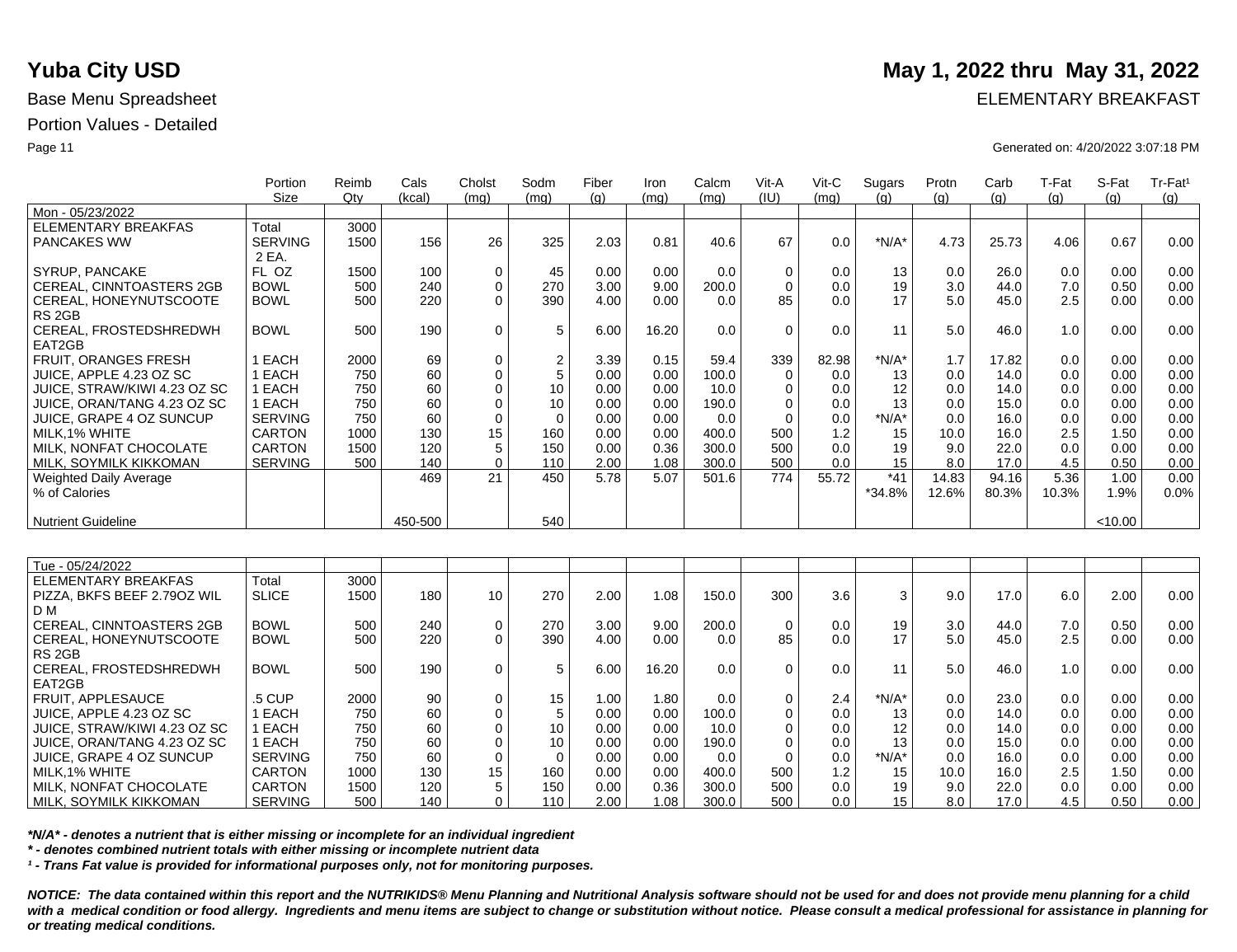### **Yuba City USD**

### Portion Values - Detailed

| May 1, 2022 thru May 31, 2022 |
|-------------------------------|
|                               |

Base Menu Spreadsheet **ELEMENTARY BREAKFAST** 

Page 12 Generated on: 4/20/2022 3:07:18 PM

|                               | Portion        | Reimb | Cals    | Cholst      | Sodm     | Fiber | Iron  | Calcm | Vit-A        | Vit-C | Sugars  | Protn | Carb   | T-Fat | S-Fat   | Tr-Fat <sup>1</sup> |
|-------------------------------|----------------|-------|---------|-------------|----------|-------|-------|-------|--------------|-------|---------|-------|--------|-------|---------|---------------------|
|                               | Size           | Qtv   | (kcal)  | (mq)        | (mq)     | (g)   | (mq)  | (mq)  | (IU)         | (mq)  | (q)     | (g)   | (q)    | (q)   | (g)     | (q)                 |
| <b>Weighted Daily Average</b> |                |       | 445     | 13          | 409      | 4.17  | 6.30  | 516.7 | 664          | 3.80  | $*36$   | 15.83 | 80.25  | 6.33  | 1.67    | 0.00                |
| % of Calories                 |                |       |         |             |          |       |       |       |              |       | *32.2%  | 14.2% | 72.1%  | 12.8% | 3.4%    | 0.0%                |
|                               |                |       |         |             |          |       |       |       |              |       |         |       |        |       |         |                     |
| <b>Nutrient Guideline</b>     |                |       | 450-500 |             | 540      |       |       |       |              |       |         |       |        |       | < 10.00 |                     |
|                               |                |       |         |             |          |       |       |       |              |       |         |       |        |       |         |                     |
| Wed - 05/25/2022              |                |       |         |             |          |       |       |       |              |       |         |       |        |       |         |                     |
| <b>ELEMENTARY BREAKFAS</b>    | Total          | 3000  |         |             |          |       |       |       |              |       |         |       |        |       |         |                     |
| SMOOTHIE, BERRY PATCH 8OZ     | 8 OZ           | 1500  | 265     | 3           | 167      | 2.50  | 2.11  | 122.9 | 858          | 41.92 | $*21$   | 4.5   | 53.64  | 4.25  | 1.00    | 0.00                |
| CEREAL, CINNTOASTERS 2GB      | <b>BOWL</b>    | 500   | 240     | $\mathbf 0$ | 270      | 3.00  | 9.00  | 200.0 | $\Omega$     | 0.0   | 19      | 3.0   | 44.0   | 7.0   | 0.50    | 0.00                |
| CEREAL, HONEYNUTSCOOTE        | <b>BOWL</b>    | 500   | 220     | $\Omega$    | 390      | 4.00  | 0.00  | 0.0   | 85           | 0.0   | 17      | 5.0   | 45.0   | 2.5   | 0.00    | 0.00                |
| RS <sub>2GB</sub>             |                |       |         |             |          |       |       |       |              |       |         |       |        |       |         |                     |
| CEREAL, FROSTEDSHREDWH        | <b>BOWL</b>    | 500   | 190     | $\mathbf 0$ | 5        | 6.00  | 16.20 | 0.0   | $\Omega$     | 0.0   | 11      | 5.0   | 46.0   | 1.0   | 0.00    | 0.00                |
| EAT2GB                        |                |       |         |             |          |       |       |       |              |       |         |       |        |       |         |                     |
| FRUIT, BANANAS FRESH          | 1 EACH         | 2000  | 105     | 0           |          | 3.07  | 0.31  | 5.9   | 76           | 10.27 | 14      | 1.29  | 26.95  | 0.39  | 0.13    | 0.00                |
| JUICE, APPLE 4.23 OZ SC       | 1 EACH         | 750   | 60      | $\mathbf 0$ | 5        | 0.00  | 0.00  | 100.0 | $\mathbf{0}$ | 0.0   | 13      | 0.0   | 14.0   | 0.0   | 0.00    | 0.00                |
| JUICE, STRAW/KIWI 4.23 OZ SC  | 1 EACH         | 750   | 60      | $\mathbf 0$ | 10       | 0.00  | 0.00  | 10.0  | $\mathbf 0$  | 0.0   | 12      | 0.0   | 14.0   | 0.0   | 0.00    | 0.00                |
| JUICE, ORAN/TANG 4.23 OZ SC   | 1 EACH         | 750   | 60      | $\Omega$    | 10       | 0.00  | 0.00  | 190.0 | $\Omega$     | 0.0   | 13      | 0.0   | 15.0   | 0.0   | 0.00    | 0.00                |
| JUICE, GRAPE 4 OZ SUNCUP      | <b>SERVING</b> | 750   | 60      | $\mathbf 0$ | $\Omega$ | 0.00  | 0.00  | 0.0   | $\Omega$     | 0.0   | $*N/A*$ | 0.0   | 16.0   | 0.0   | 0.00    | 0.00                |
| MILK,1% WHITE                 | <b>CARTON</b>  | 1000  | 130     | 15          | 160      | 0.00  | 0.00  | 400.0 | 500          | 1.2   | 15      | 10.0  | 16.0   | 2.5   | 1.50    | 0.00                |
| MILK, NONFAT CHOCOLATE        | <b>CARTON</b>  | 1500  | 120     | 5           | 150      | 0.00  | 0.36  | 300.0 | 500          | 0.0   | 19      | 9.0   | 22.0   | 0.0   | 0.00    | 0.00                |
| MILK, SOYMILK KIKKOMAN        | <b>SERVING</b> | 500   | 140     | $\mathbf 0$ | 110      | 2.00  | 1.08  | 300.0 | 500          | 0.0   | 15      | 8.0   | 17.0   | 4.5   | 0.50    | 0.00                |
| Weighted Daily Average        |                |       | 497     | 9           | 348      | 5.80  | 5.82  | 507.0 | 994          | 28.20 | $*54$   | 14.44 | 101.20 | 5.72  | 1.25    | 0.00                |
| % of Calories                 |                |       |         |             |          |       |       |       |              |       | *43.6%  | 11.6% | 81.4%  | 10.3% | 2.3%    | $0.0\%$             |
|                               |                |       |         |             |          |       |       |       |              |       |         |       |        |       |         |                     |
| <b>Nutrient Guideline</b>     |                |       | 450-500 |             | 540      |       |       |       |              |       |         |       |        |       | < 10.00 |                     |

*\*N/A\* - denotes a nutrient that is either missing or incomplete for an individual ingredient*

*\* - denotes combined nutrient totals with either missing or incomplete nutrient data*

*¹ - Trans Fat value is provided for informational purposes only, not for monitoring purposes.*

*NOTICE: The data contained within this report and the NUTRIKIDS® Menu Planning and Nutritional Analysis software should not be used for and does not provide menu planning for a child*  with a medical condition or food allergy. Ingredients and menu items are subject to change or substitution without notice. Please consult a medical professional for assistance in planning for *or treating medical conditions.*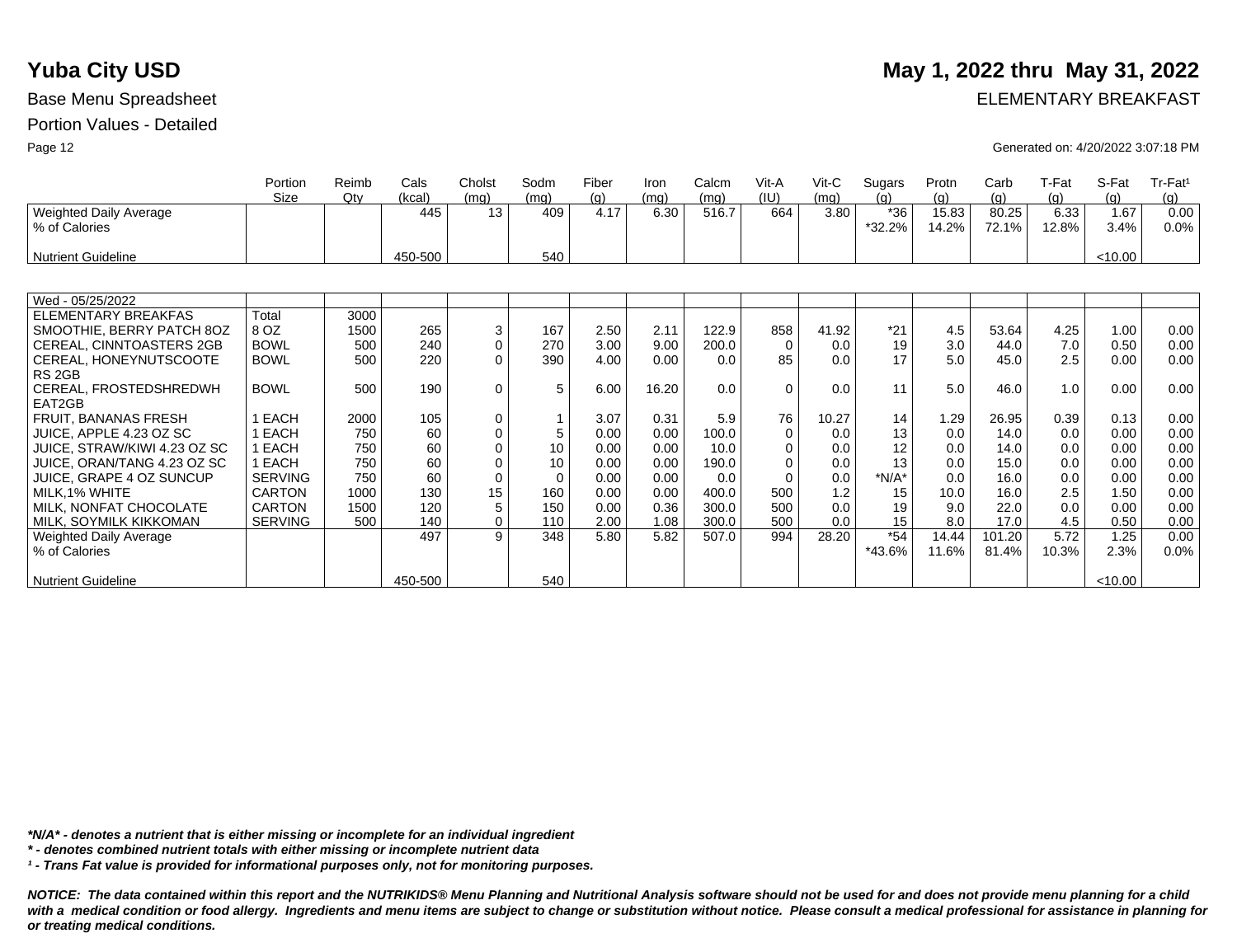|                              | Portion<br>Size | Reimb<br>$Q$ ty | Cals<br>(kcal) | Cholst<br>(mq) | Sodm<br>(mq) | Fiber<br>(q) | Iron<br>(mq) | Calcm<br>(mq) | Vit-A<br>(IU) | Vit-C<br>(mq) | Sugars<br>(a) | Protn<br>(q) | Carb<br>(q) | T-Fat<br>(q) | S-Fat<br>(q) | Tr-Fat <sup>1</sup><br>(q) |
|------------------------------|-----------------|-----------------|----------------|----------------|--------------|--------------|--------------|---------------|---------------|---------------|---------------|--------------|-------------|--------------|--------------|----------------------------|
| Thu - 05/26/2022             |                 |                 |                |                |              |              |              |               |               |               |               |              |             |              |              |                            |
| ELEMENTARY BREAKFAS          | Total           | 3000            |                |                |              |              |              |               |               |               |               |              |             |              |              |                            |
| BRKFST, BAR BUTTERMILK 1.    | <b>BAR</b>      | 1500            | 124            | $\overline{ }$ | 157          | 0.65         | 0.76         | 12.1          | 6             | 0.04          | $*N/A*$       | 1.45         | 26.25       | 1.43         | 0.46         | $*N/A*$                    |
| 25 OZ                        |                 |                 |                |                |              |              |              |               |               |               |               |              |             |              |              |                            |
| CEREAL, CINNTOASTERS 2GB     | <b>BOWL</b>     | 500             | 240            | $\mathbf 0$    | 270          | 3.00         | 9.00         | 200.0         | $\Omega$      | 0.0           | 19            | 3.0          | 44.0        | 7.0          | 0.50         | 0.00                       |
| CEREAL, HONEYNUTSCOOTE       | <b>BOWL</b>     | 500             | 220            | $\Omega$       | 390          | 4.00         | 0.00         | 0.0           | 85            | 0.0           | 17            | 5.0          | 45.0        | 2.5          | 0.00         | 0.00                       |
| RS <sub>2GB</sub>            |                 |                 |                |                |              |              |              |               |               |               |               |              |             |              |              |                            |
| CEREAL, FROSTEDSHREDWH       | <b>BOWL</b>     | 500             | 190            | $\mathbf 0$    | 5            | 6.00         | 16.20        | 0.0           | $\Omega$      | 0.0           | 11            | 5.0          | 46.0        | 1.0          | 0.00         | 0.00                       |
| EAT2GB                       |                 |                 |                |                |              |              |              |               |               |               |               |              |             |              |              |                            |
| FRUIT. MIXED                 | #8 SCOOP        | 2000            | 60             | $\mathbf 0$    | 10           | 0.00         | 0.00         | 0.0           | 12            | 0.8           | $*N/A*$       | 0.0          | 17.0        | 0.0          | 0.00         | 0.00                       |
| JUICE, APPLE 4.23 OZ SC      | EACH            | 750             | 60             | $\mathbf 0$    | 5            | 0.00         | 0.00         | 100.0         | 0             | 0.0           | 13            | 0.0          | 14.0        | 0.0          | 0.00         | 0.00                       |
| JUICE. STRAW/KIWI 4.23 OZ SC | 1 EACH          | 750             | 60             | 0              | 10           | 0.00         | 0.00         | 10.0          |               | 0.0           | 12            | 0.0          | 14.0        | 0.0          | 0.00         | 0.00                       |
| JUICE, ORAN/TANG 4.23 OZ SC  | EACH            | 750             | 60             | $\Omega$       | 10           | 0.00         | 0.00         | 190.0         |               | 0.0           | 13            | 0.0          | 15.0        | 0.0          | 0.00         | 0.00                       |
| JUICE, GRAPE 4 OZ SUNCUP     | <b>SERVING</b>  | 750             | 60             | 0              | $\mathbf 0$  | 0.00         | 0.00         | 0.0           |               | 0.0           | *N/A*         | 0.0          | 16.0        | 0.0          | 0.00         | 0.00                       |
| MILK, 1% WHITE               | <b>CARTON</b>   | 1000            | 130            | 15             | 160          | 0.00         | 0.00         | 400.0         | 500           | 1.2           | 15            | 10.0         | 16.0        | 2.5          | 1.50         | 0.00                       |
| MILK, NONFAT CHOCOLATE       | <b>CARTON</b>   | 1500            | 120            | 5              | 150          | 0.00         | 0.36         | 300.0         | 500           | 0.0           | 19            | 9.0          | 22.0        | 0.0          | 0.00         | 0.00                       |
| MILK, SOYMILK KIKKOMAN       | <b>SERVING</b>  | 500             | 140            | 0              | 110          | 2.00         | 1.08         | 300.0         | 500           | 0.0           | 15            | 8.0          | 17.0        | 4.5          | 0.50         | 0.00                       |
| Weighted Daily Average       |                 |                 | 397            | 11             | 349          | 2.82         | 4.94         | 447.7         | 525           | 0.95          | $*34$         | 12.06        | 80.88       | 4.05         | 0.90         | $*0.00$                    |
| % of Calories                |                 |                 |                |                |              |              |              |               |               |               | *34.6%        | 12.2%        | 81.5%       | 9.2%         | 2.0%         | $*0.0\%$                   |
| <b>Nutrient Guideline</b>    |                 |                 | 450-500        |                | 540          |              |              |               |               |               |               |              |             |              | < 10.00      |                            |
|                              |                 |                 |                |                |              |              |              |               |               |               |               |              |             |              |              |                            |

| Fri - 05/27/2022             |                |      |     |                 |     |      |       |       |             |      |         |      |      |      |      |         |
|------------------------------|----------------|------|-----|-----------------|-----|------|-------|-------|-------------|------|---------|------|------|------|------|---------|
| ELEMENTARY BREAKFAS          | Total          | 3000 |     |                 |     |      |       |       |             |      |         |      |      |      |      |         |
| BRKFST, CINN ROLL 2.3 OZ     | <b>ROLL</b>    | 1500 | 229 | 5               | 201 | 1.00 | 8.01  | 5.2   | 3           | 0.03 | $*17$   | 5.08 | 44.7 | 3.58 | 1.05 | $*0.00$ |
| CEREAL, CINNTOASTERS 2GB     | <b>BOWL</b>    | 500  | 240 |                 | 270 | 3.00 | 9.00  | 200.0 | $\mathbf 0$ | 0.0  | 19      | 3.0  | 44.0 | 7.0  | 0.50 | 0.00    |
| CEREAL, HONEYNUTSCOOTE       | <b>BOWL</b>    | 500  | 220 |                 | 390 | 4.00 | 0.00  | 0.0   | 85          | 0.0  |         | 5.0  | 45.0 | 2.5  | 0.00 | 0.00    |
| RS 2GB                       |                |      |     |                 |     |      |       |       |             |      |         |      |      |      |      |         |
| CEREAL, FROSTEDSHREDWH       | <b>BOWL</b>    | 500  | 190 |                 |     | 6.00 | 16.20 | 0.0   | $\mathbf 0$ | 0.0  | 11      | 5.0  | 46.0 | 1.0  | 0.00 | 0.00    |
| EAT2GB                       |                |      |     |                 |     |      |       |       |             |      |         |      |      |      |      |         |
| <b>FRUIT, APPLESAUCE</b>     | .5 CUP         | 2000 | 90  |                 | 15  | 1.00 | 1.80  | 0.0   | 0           | 2.4  | $*N/A*$ | 0.0  | 23.0 | 0.0  | 0.00 | 0.00    |
| JUICE, APPLE 4.23 OZ SC      | EACH           | 1500 | 60  |                 |     | 0.00 | 0.00  | 100.0 | $\Omega$    | 0.0  | 13      | 0.0  | 14.0 | 0.0  | 0.00 | 0.00    |
| JUICE. STRAW/KIWI 4.23 OZ SC | EACH           | 500  | 60  |                 | 10  | 0.00 | 0.00  | 10.0  | 0           | 0.0  | 12      | 0.0  | 14.0 | 0.0  | 0.00 | 0.00    |
| JUICE, ORAN/TANG 4.23 OZ SC  | EACH           | 500  | 60  |                 | 10  | 0.00 | 0.00  | 190.0 | 0           | 0.0  | 13      | 0.0  | 15.0 | 0.0  | 0.00 | 0.00    |
| JUICE, GRAPE 4 OZ SUNCUP     | <b>SERVING</b> | 500  | 60  |                 |     | 0.00 | 0.00  | 0.0   | 0           | 0.0  | $*N/A*$ | 0.0  | 16.0 | 0.0  | 0.00 | 0.00    |
| MILK, 1% WHITE               | <b>CARTON</b>  | 750  | 130 | 15 <sub>1</sub> | 160 | 0.00 | 0.00  | 400.0 | 500         | 1.2  | 15      | 10.0 | 16.0 | 2.5  | 1.50 | 0.00    |
| MILK. NONFAT CHOCOLATE       | CARTON         | 750  | 120 |                 | 150 | 0.00 | 0.36  | 300.0 | 500         | 0.0  | 19      | 9.0  | 22.0 | 0.0  | 0.00 | 0.00    |
| MILK, SOYMILK KIKKOMAN       | <b>SERVING</b> | 500  | 140 | 0               | 110 | 2.00 | 1.08  | 300.0 | 500         | 0.0  | 15      | 8.0  | 17.0 | 4.5  | 0.50 | 0.00    |

*\*N/A\* - denotes a nutrient that is either missing or incomplete for an individual ingredient*

*\* - denotes combined nutrient totals with either missing or incomplete nutrient data*

*¹ - Trans Fat value is provided for informational purposes only, not for monitoring purposes.*

*NOTICE: The data contained within this report and the NUTRIKIDS® Menu Planning and Nutritional Analysis software should not be used for and does not provide menu planning for a child*  with a medical condition or food allergy. Ingredients and menu items are subject to change or substitution without notice. Please consult a medical professional for assistance in planning for *or treating medical conditions.*

## **Yuba City USD** May 1, 2022 thru May 31, 2022

Base Menu Spreadsheet **ELEMENTARY BREAKFAST** 

Page 13 Generated on: 4/20/2022 3:07:18 PM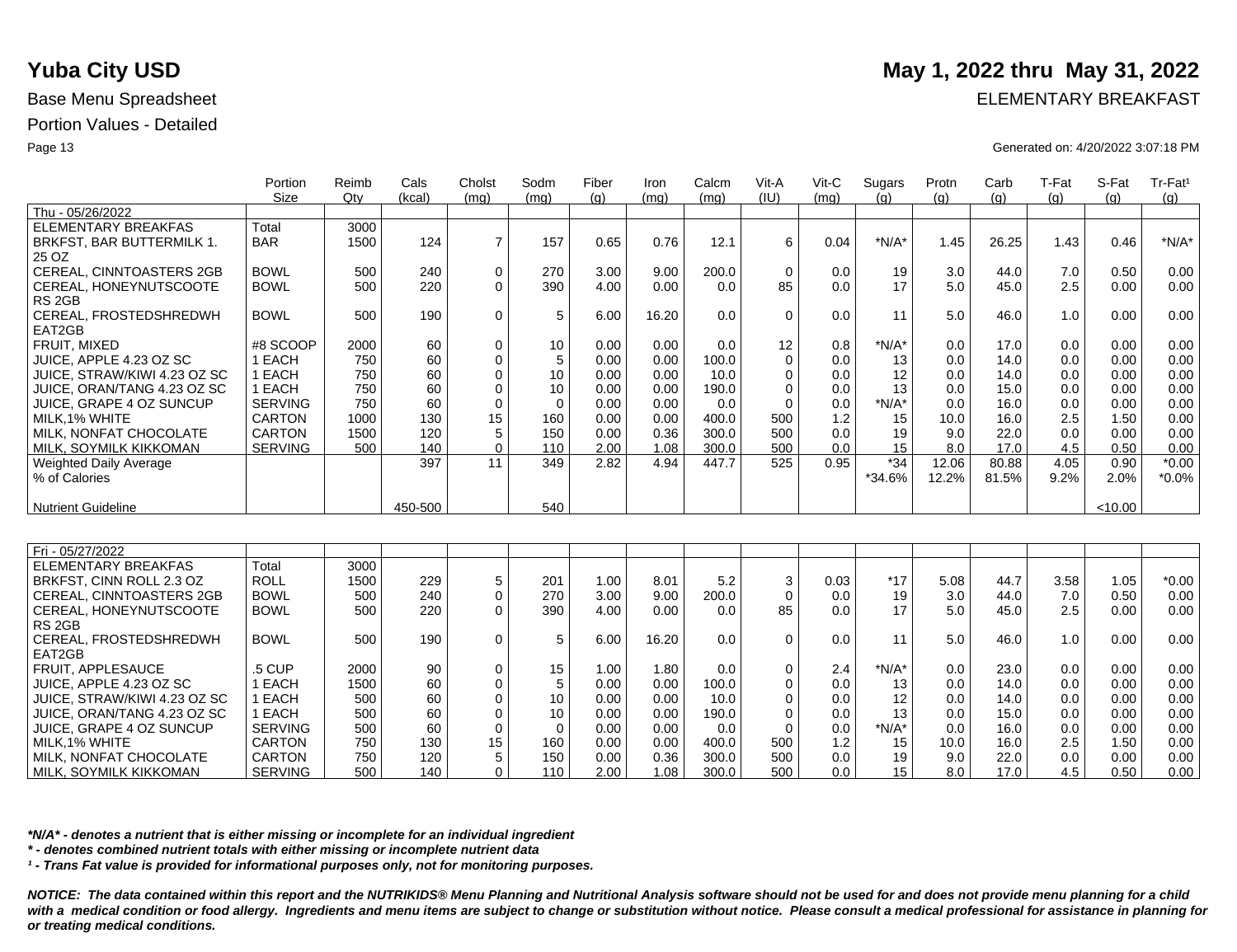# **Yuba City USD** May 1, 2022 thru May 31, 2022

Base Menu Spreadsheet **ELEMENTARY BREAKFAST** 

Page 14 Generated on: 4/20/2022 3:07:18 PM

|                                 | Portion<br>Size | Reimb<br>Qtv | Cals<br>(kcal) | Cholst<br>(mq) | Sodm<br>(mq) | Fiber<br>(q) | Iron<br>(mq) | Calcm<br>(mq) | Vit-A<br>(IU) | Vit-C<br>(mq) | Sugars<br>(a) | Protn<br>(q) | Carb<br>(q) | T-Fat<br>(a) | S-Fat<br>(q) | Tr-Fat <sup>1</sup><br>(q) |
|---------------------------------|-----------------|--------------|----------------|----------------|--------------|--------------|--------------|---------------|---------------|---------------|---------------|--------------|-------------|--------------|--------------|----------------------------|
| Weighted Daily Average          |                 |              | 429            | 8              | 323          | 3.67         | 9.67         | 344.3         | 349           | 1.91          | $*38$         | 10.79        | 87.02       | 4.92         | 1.07         | $*0.00$                    |
| % of Calories                   |                 |              |                |                |              |              |              |               |               |               | *35.6%        | 10.1%        | 81.2%       | 10.3%        | 2.2%         | $*0.0\%$                   |
|                                 |                 |              |                |                |              |              |              |               |               |               |               |              |             |              |              |                            |
| <b>Nutrient Guideline</b>       |                 |              | 450-500        |                | 540          |              |              |               |               |               |               |              |             |              | < 10.00      |                            |
|                                 |                 |              |                |                |              |              |              |               |               |               |               |              |             |              |              |                            |
| Tue - 05/31/2022                |                 |              |                |                |              |              |              |               |               |               |               |              |             |              |              |                            |
| <b>ELEMENTARY BREAKFAS</b>      | Total           | 3000         |                |                |              |              |              |               |               |               |               |              |             |              |              |                            |
| Mini Bagel w/ Peanut Butter     | <b>SERVING</b>  | 1000         | 270            | 0              | 275          | 4.00         | 0.36         | 0.0           | $\mathbf 0$   | 0.0           | 5             | 9.0          | 23.0        | 17.0         | 4.00         | 0.00                       |
| Mini Bagel w/ Sun Butter        | <b>SERVING</b>  | 500          | 270            | $\mathbf 0$    | 245          | 6.00         | 1.80         | 20.0          | 15            | 0.0           | 5             | 9.0          | 22.0        | 17.0         | 2.00         | 0.00                       |
| <b>CEREAL, CINNTOASTERS 2GB</b> | <b>BOWL</b>     | 500          | 240            | $\Omega$       | 270          | 3.00         | 9.00         | 200.0         | $\Omega$      | 0.0           | 19            | 3.0          | 44.0        | 7.0          | 0.50         | 0.00                       |
| CEREAL, HONEYNUTSCOOTE          | <b>BOWL</b>     | 500          | 220            | $\Omega$       | 390          | 4.00         | 0.00         | 0.0           | 85            | 0.0           | 17            | 5.0          | 45.0        | 2.5          | 0.00         | 0.00                       |
| RS <sub>2GB</sub>               |                 |              |                |                |              |              |              |               |               |               |               |              |             |              |              |                            |
| CEREAL, FROSTEDSHREDWH          | <b>BOWL</b>     | 500          | 190            | $\mathbf 0$    | 5            | 6.00         | 16.20        | 0.0           | $\Omega$      | 0.0           | 11            | 5.0          | 46.0        | 1.0          | 0.00         | 0.00                       |
| EAT2GB                          |                 |              |                |                |              |              |              |               |               |               |               |              |             |              |              |                            |
| FRUIT. APPLESAUCE               | .5 CUP          | 2000         | 90             | $\mathbf 0$    | 15           | 1.00         | 1.80         | 0.0           | $\mathbf 0$   | 2.4           | $*N/A*$       | 0.0          | 23.0        | 0.0          | 0.00         | 0.00                       |
| JUICE, APPLE 4.23 OZ SC         | 1 EACH          | 750          | 60             | $\mathbf 0$    | 5            | 0.00         | 0.00         | 100.0         | $\mathbf 0$   | 0.0           | 13            | 0.0          | 14.0        | 0.0          | 0.00         | 0.00                       |
| JUICE, STRAW/KIWI 4.23 OZ SC    | 1 EACH          | 750          | 60             | $\Omega$       | 10           | 0.00         | 0.00         | 10.0          | $\mathbf 0$   | 0.0           | 12            | 0.0          | 14.0        | 0.0          | 0.00         | 0.00                       |
| JUICE, ORAN/TANG 4.23 OZ SC     | 1 EACH          | 750          | 60             | $\Omega$       | 10           | 0.00         | 0.00         | 190.0         | $\Omega$      | 0.0           | 13            | 0.0          | 15.0        | 0.0          | 0.00         | 0.00                       |
| JUICE, GRAPE 4 OZ SUNCUP        | <b>SERVING</b>  | 750          | 60             | $\Omega$       | $\Omega$     | 0.00         | 0.00         | 0.0           | $\Omega$      | 0.0           | $*N/A*$       | 0.0          | 16.0        | 0.0          | 0.00         | 0.00                       |
| MILK.1% WHITE                   | <b>CARTON</b>   | 1000         | 130            | 15             | 160          | 0.00         | 0.00         | 400.0         | 500           | 1.2           | 15            | 10.0         | 16.0        | 2.5          | 1.50         | 0.00                       |
| MILK. NONFAT CHOCOLATE          | <b>CARTON</b>   | 1500         | 120            | 5              | 150          | 0.00         | 0.36         | 300.0         | 500           | 0.0           | 19            | 9.0          | 22.0        | 0.0          | 0.00         | 0.00                       |
| MILK, SOYMILK KIKKOMAN          | <b>SERVING</b>  | 500          | 140            | $\Omega$       | 110          | 2.00         | 1.08         | 300.0         | 500           | 0.0           | 15            | 8.0          | 17.0        | 4.5          | 0.50         | 0.00                       |
| <b>Weighted Daily Average</b>   |                 |              | 490            | 8              | 406          | 5.50         | 6.18         | 445.0         | 517           | 2.00          | $*37$         | 15.83        | 83.08       | 11.83        | 2.33         | 0.00                       |
| % of Calories                   |                 |              |                |                |              |              |              |               |               |               | *30.1%        | 12.9%        | 67.8%       | 21.7%        | 4.3%         | 0.0%                       |
|                                 |                 |              |                |                |              |              |              |               |               |               |               |              |             |              |              |                            |
| <b>Nutrient Guideline</b>       |                 |              | 450-500        |                | 540          |              |              |               |               |               |               |              |             |              | < 10.00      |                            |
|                                 |                 |              |                |                |              |              |              |               |               |               |               |              |             |              |              |                            |
| <b>Weighted Average</b>         |                 |              | 469            | 19             | 393          | 4.95         | 6.45         | 457.9         | 653           | 15.41         | $*41$         | 14.31        | 89.47       | 7.20         | 1.83         | $*0.00$                    |
|                                 |                 |              |                |                |              |              |              |               |               |               | *78.4%        | 12.2%        | 76.3%       | 13.8%        | 3.5%         | $*0.0\%$                   |

*\*N/A\* - denotes a nutrient that is either missing or incomplete for an individual ingredient*

*\* - denotes combined nutrient totals with either missing or incomplete nutrient data*

*¹ - Trans Fat value is provided for informational purposes only, not for monitoring purposes.*

*NOTICE: The data contained within this report and the NUTRIKIDS® Menu Planning and Nutritional Analysis software should not be used for and does not provide menu planning for a child*  with a medical condition or food allergy. Ingredients and menu items are subject to change or substitution without notice. Please consult a medical professional for assistance in planning for *or treating medical conditions.*